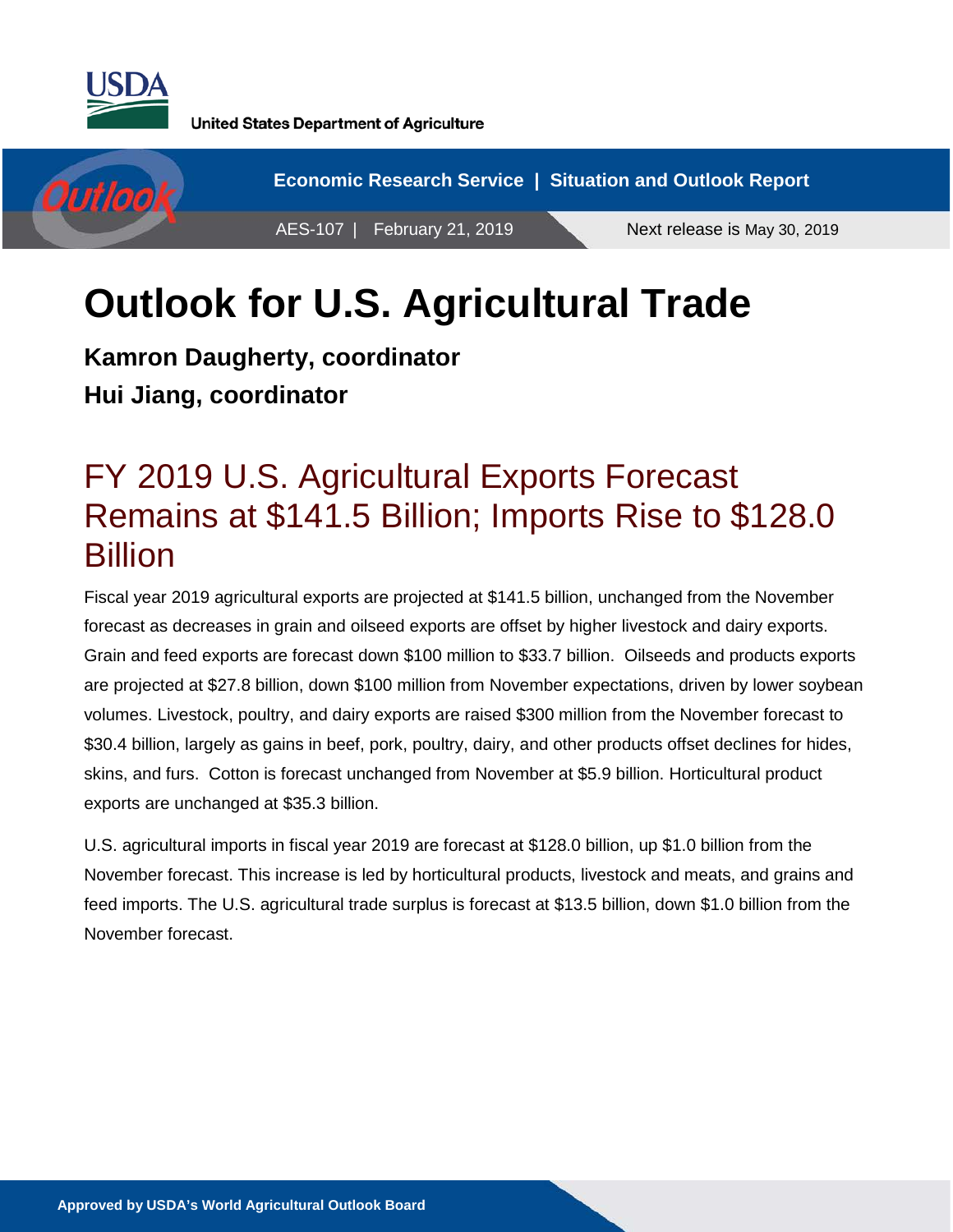| Table 1 G.G. agricultural dago, hovar judio Eo Io To, judi viranty obplombor ou |       |       |       |                        |       |       |                               |       |  |  |  |  |
|---------------------------------------------------------------------------------|-------|-------|-------|------------------------|-------|-------|-------------------------------|-------|--|--|--|--|
| Item                                                                            | 2013  | 2014  | 2015  | 2016                   | 2017  | 2018  | Forecast fiscal year*<br>2019 |       |  |  |  |  |
|                                                                                 |       |       |       |                        |       |       | Nov.                          | Feb.  |  |  |  |  |
|                                                                                 |       |       |       | <b>Billion dollars</b> |       |       |                               |       |  |  |  |  |
| Exports                                                                         | 141.1 | 152.3 | 139.8 | 129.6                  | 140.2 | 143.4 | 141.5                         | 141.5 |  |  |  |  |
| Imports                                                                         | 103.9 | 109.3 | 114.2 | 113.0                  | 119.1 | 127.6 | 127.0                         | 128.0 |  |  |  |  |
| <b>Balance</b>                                                                  | 37.3  | 43.1  | 25.5  | 16.6                   | 21.1  | 15.8  | 14.5                          | 13.5  |  |  |  |  |

Table 1--U.S. agricultural trade, fiscal years 2013-19, year ending September 30

\*Reflect forecasts in the February 8, 2019, World Agricultural Supply and Demand Estimates report. Source: Compiled by USDA using data from U.S. Census Bureau, U.S. Department of Commerce.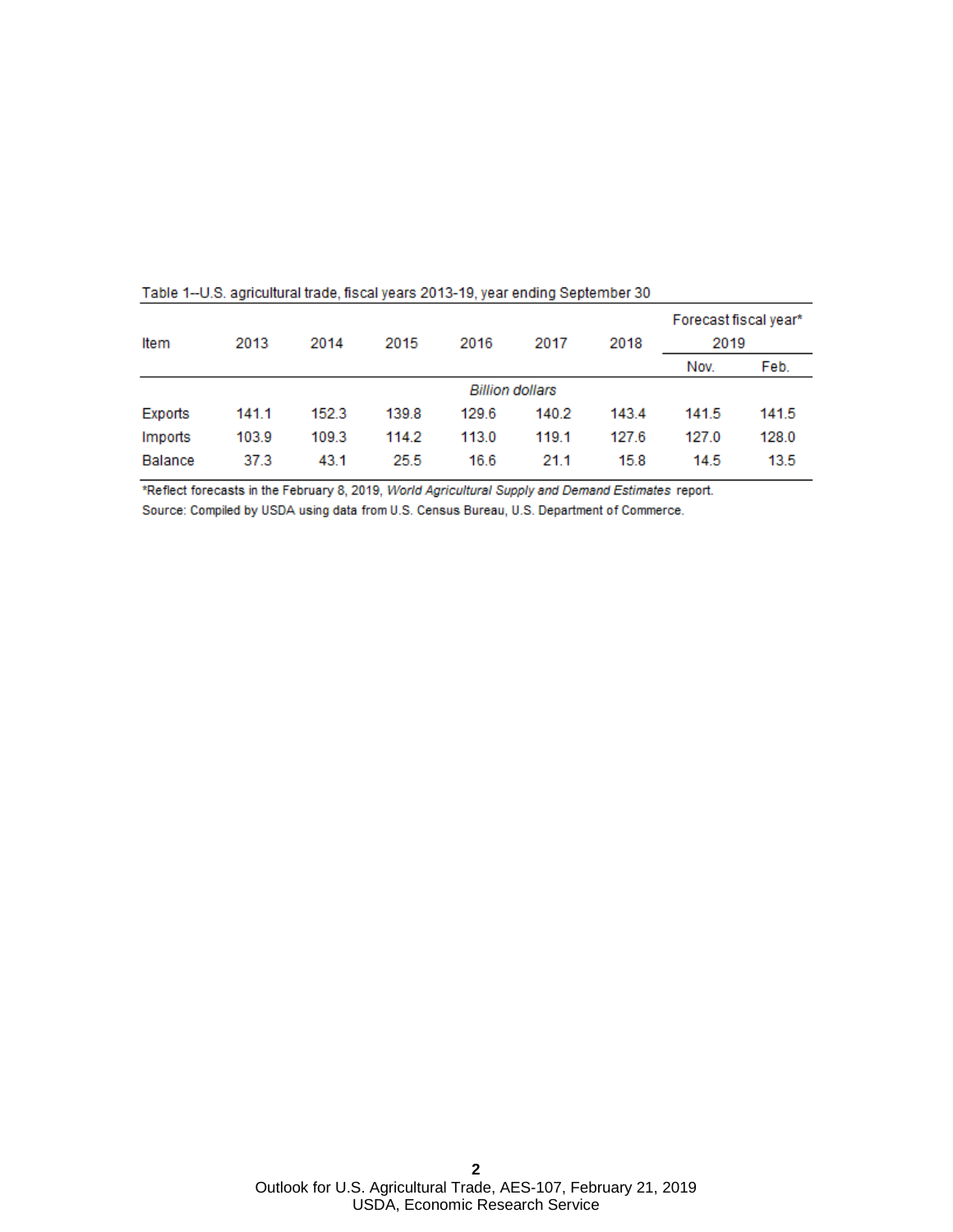### **Economic Outlook**

### U.S. outlook positive while trade woes slow global economic

### growth

Per capita world GDP growth of 1.9 percent in 2018 is the strongest since the post-financial crisis rebound in 2010-11. World GDP growth is expected to slow slightly to 1.6 percent in 2019, due in part to global trade tensions, but there is some optimism regarding future dialogue between China and the United States. There is more uncertainty than normal regarding U.S. economic conditions due to a lag in the release of economic indicators after the Government shutdown, such as U.S. Gross Domestic Product for the fourth quarter and U.S. International Trade in Goods and Services for December 2018. However, U.S. per capita GDP was estimated to have grown at above trend at 2.2 percent in 2018 and is forecast to remain the same in 2019, with continued optimism regarding the current economic landscape, especially given the strong labor market and low inflation.

Oil prices are expected to decrease in 2019, due in part to oil stocks that are expected to continue to grow into 2020 as U.S. production expands. The U.S. Energy Information Administration (EIA) forecasts that crude oil prices in the U.S. will drop from \$65.06 in 2018 to \$54.79 in 2019, while Brent crude spot prices are expected to drop from \$71.19 to \$61.03. Oil prices are forecast lower despite relatively optimistic expectations for U.S. economic activity.

Across North America, per capita growth reached 1.8 percent in 2018 but is expected to slow to1.4 percent in 2019. A strong labor market is expected to be a recurring theme in North America, with Mexico and Canada forecast to have relatively low unemployment rates of 3.7 and 5.9 percent in 2019, respectively. Mexico's per capita GDP is also expected to grow 2.0 percent in 2019, while Canada's is expected at 1.4 percent. Conditions across North America are partially dependent on the fate of the United States-Mexico-Canada Agreement (USMCA).

A slight slowdown in per capita GDP growth is expected for the Asia and Oceania regions. Growth in Asia is expected to slow to 3.6 percent in 2019 from an estimated 3.8 percent in 2018, due in part to weakening economic conditions in China. China's growth is expected to decline from 6.2 percent in 2018 to 5.8 percent in 2019, due to slowing international trade, a softening real estate market, and weaker domestic demand. Australia saw 1.3 percent growth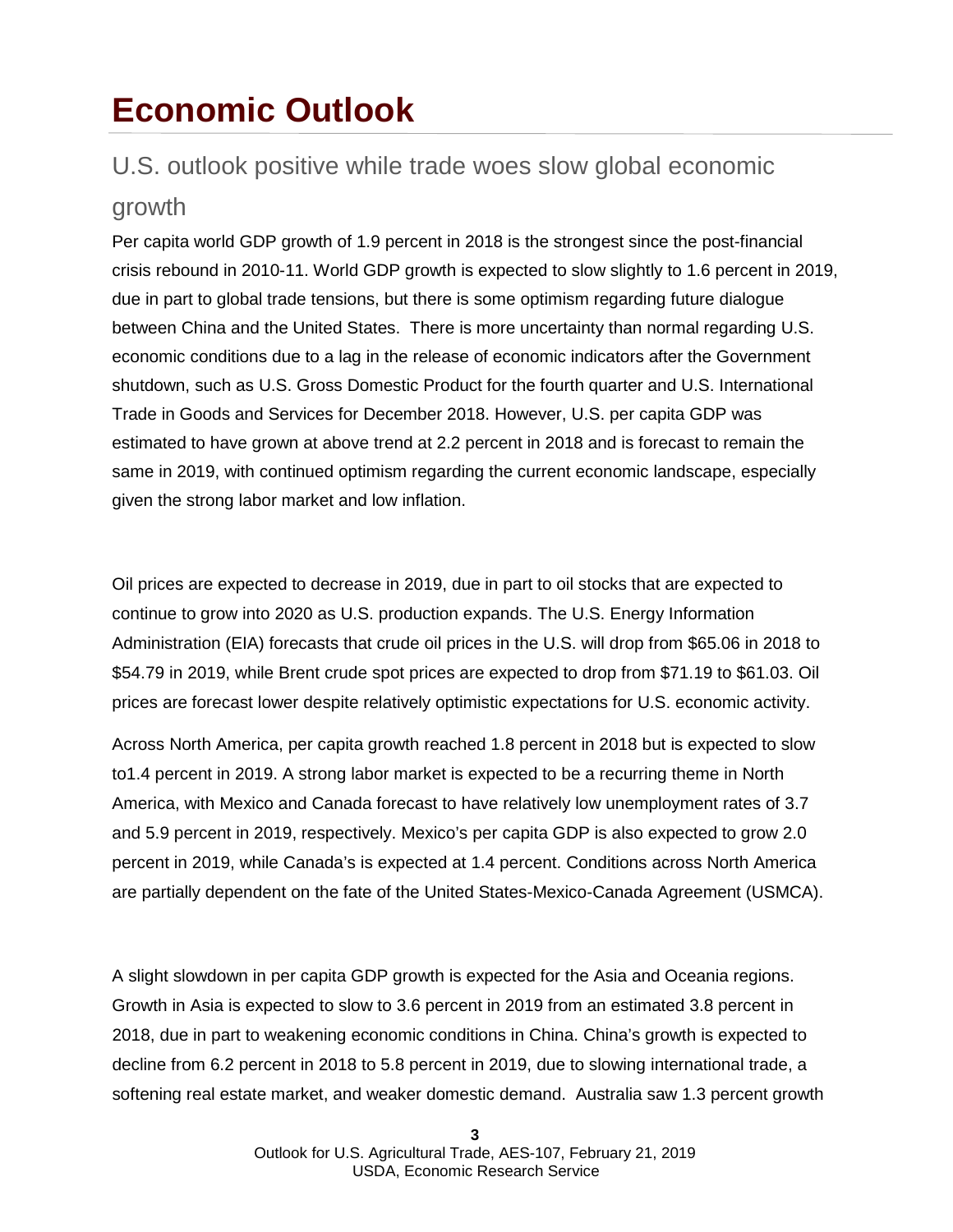in 2018 and expects growth to decrease to 1.0 percent in 2019. In Japan, however, GDP is expected to increase from 1.0 percent in 2018 to 1.2 percent growth in 2019, fueled by domestic consumption.

Per capita growth in the Eurozone is hampered by a slowdown in global trade. The region expects export annual percentage growth to decrease to 2.8 percent for 2018, but exports will rebound to 3.3 percent in 2019. Real per capita GDP growth is expected to fall to 1.6 percent in 2019 from 1.9 percent in 2018. The Eurozone is also threatened by spillover effects of heavy Italian debt and the threat of a no-deal Brexit.

Latin America continues to rebound from the recession that resulted in falling per capita income in 2015 and 2016. Per capita GDP growth in Latin America and the Caribbean is expected to increase from 0.1 percent in 2018 to 0.7 percent in 2019. In 2019 Brazil's per capita GDP growth rate is expected to reach 1.6 percent, up from only 0.5 percent in 2018. Recessionary conditions continue in Argentina, where per capita GDP is expected to contract 2.5 percent and unemployment is expected to peak at 10.1 percent. Venezuela also faces a continuation of its severe recession into 2019, due in part to low oil revenue, political instability, and external debt concerns.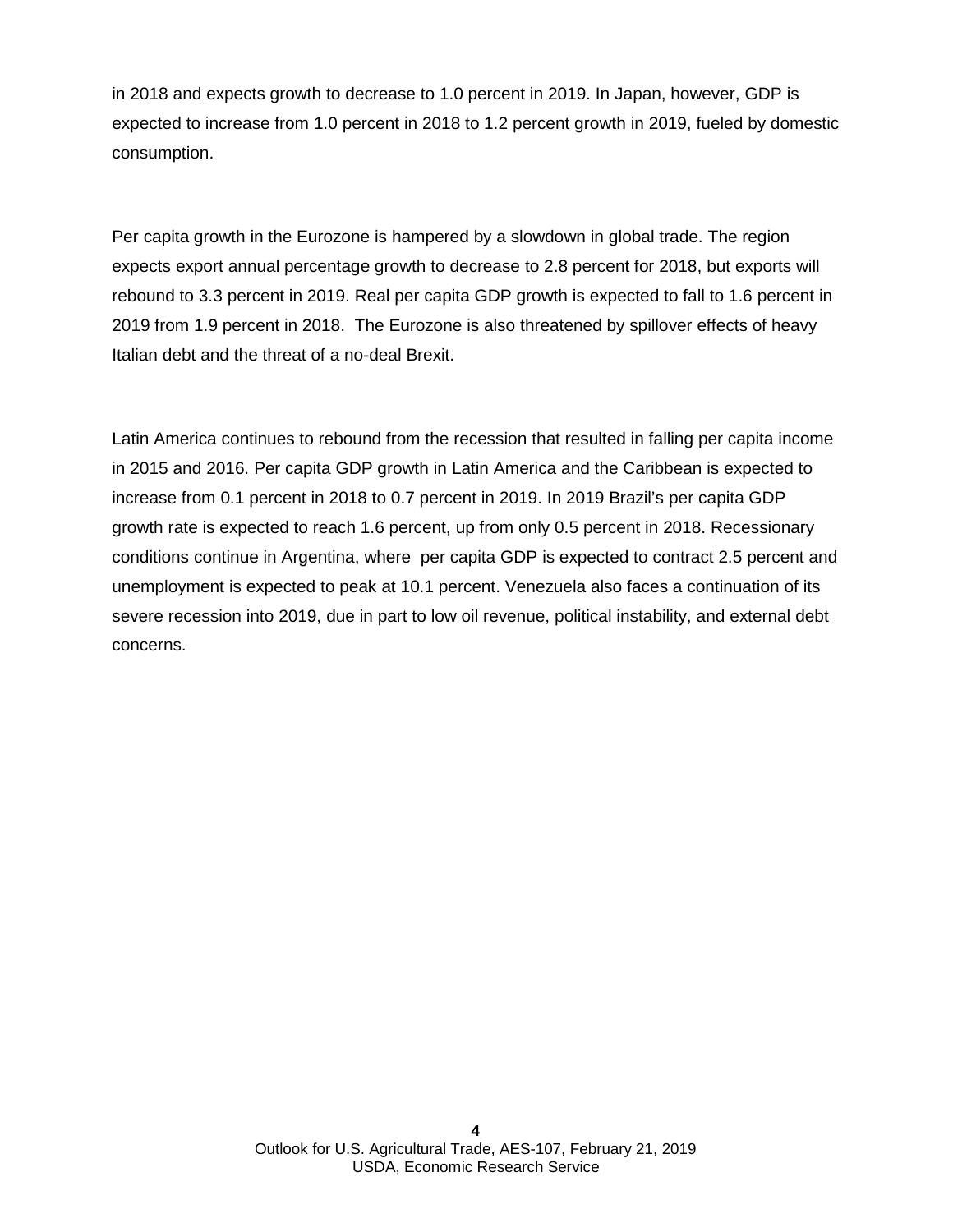Table 2--Macroeconomic variables affecting U.S. agricultural exports 1/

|                         |                | Real exchange rate 2/ |        | Real GDP per capita | Share of World | Share of U.S.   |             |
|-------------------------|----------------|-----------------------|--------|---------------------|----------------|-----------------|-------------|
|                         | 2018           | 2019                  | 2018   | 2019                | <b>GDP</b>     | Population      | Ag. exports |
| Region/Country 3/       | Percent change |                       |        | Growth rate         |                | 2014-16 Average |             |
| World                   | $-1.1$         | 0.1                   | 2.1    | 2.0                 | 100.0          | 100.0           | 100.0       |
| <b>NAFTA</b>            | 0.4            | $-1.3$                | 2.0    | 1.9                 | 26.4           | 6.7             | 28.3        |
| <b>United States</b>    | $\overline{a}$ | --                    | 2.2    | 2.2                 | 22.4           | 4.5             | --          |
| Canada                  | 0.3            | 0.3                   | 1.4    | 1.2                 | 2.4            | 0.5             | 16.1        |
| Mexico                  | 0.5            | $-3.4$                | 1.2    | 1.2                 | 1.6            | 1.7             | 12.2        |
| <b>Emerging Markets</b> | 1.2            | 0.4                   | 4.6    | 4.7                 | 21.6           | 44.9            | 20.0        |
| Brazil                  | 10.8           | 2.1                   | 0.7    | 1.3                 | 3.1            | 2.8             | 0.9         |
| Russia                  | 3.1            | 0.9                   | 1.8    | 1.8                 | 2.2            | 2.0             | 0.3         |
| India                   | 0.8            | 0.4                   | 6.1    | 6.2                 | 3.2            | 17.4            | 0.8         |
| Indonesia               | 1.6            | $-1.6$                | 4.3    | 4.3                 | 1.3            | 3.6             | 1.7         |
| China                   | 0.5            | 0.3                   | 6.2    | 6.0                 | 11.8           | 19.1            | 16.3        |
| Europe & Central Asia   | $-3.9$         | 0.1                   | 2.3    | 2.0                 | 28.4           | 11.5            | 10.7        |
| Euro Zone               | $-4.3$         | 1.3                   | 1.9    | 1.6                 | 17.5           | 4.8             | 6.8         |
| Ukraine                 | $-11.4$        | $-7.8$                | 3.4    | 3.2                 | 0.2            | 0.6             | 0.1         |
| Turkey                  | 8.4            | $-3.4$                | 3.0    | 0.8                 | 1.2            | 1.1             | 1.1         |
| Asia & Oceania          | $-0.5$         | 1.1                   | 3.8    | 3.7                 | 31.5           | 54.9            | 45.9        |
| Japan                   | $-1.4$         | 0.8                   | 1.3    | 1.3                 | 7.6            | 1.8             | 8.5         |
| South Korea             | $-3.2$         | 3.1                   | 2.2    | 2.2                 | 1.7            | 0.7             | 4.5         |
| Australia               | 1.2            | 1.1                   | 1.9    | 1.4                 | 1.8            | 0.3             | 1.1         |
| Other SE Asia 4/        | $-1.5$         | 0.1                   | 4.3    | 4.2                 | 1.5            | 4.1             | 5.2         |
| <b>Latin America</b>    | $-3.6$         | $-2.7$                | 0.1    | 0.9                 | 8.0            | 8.6             | 21.5        |
| Argentina               | 15.6           | 8.4                   | $-2.0$ | $-0.5$              | 0.7            | 0.6             | 0.1         |
| Other S. America 5/     | $-3.4$         | $-0.1$                | 2.3    | 2.1                 | 1.2            | 1.6             | 3.0         |
| Middle East & N. Africa | 0.2            | $-2.8$                | 1.4    | 1.2                 | 5.2            | 6.9             | 5.3         |
| Sub-Saharan Africa      | $-2.3$         | $-0.2$                | 0.7    | 0.8                 | 2.2            | 13.1            | 1.3         |

1/ Real values have a 2010 base year.

2/ Local currency per U.S. dollar. A negative growth rate indicates a depreciation of the dollar.

3/ Regional values for Real Exchange rates are growth in GDP-weighted average of country real exchange rate index. World real exchange rate is a U.S. agricultural exports-weighted index.

4/ Includes Malaysia, Philippines, Thailand, and Vietnam.

5/ Includes Chile, Colombia, Peru, Bolivia, Paraguay, and Uruguay.

Source: Calculations and compilation by USDA, Economic Research Service using data and forecasts from Global Insight, the IMF, and Oxford Economics.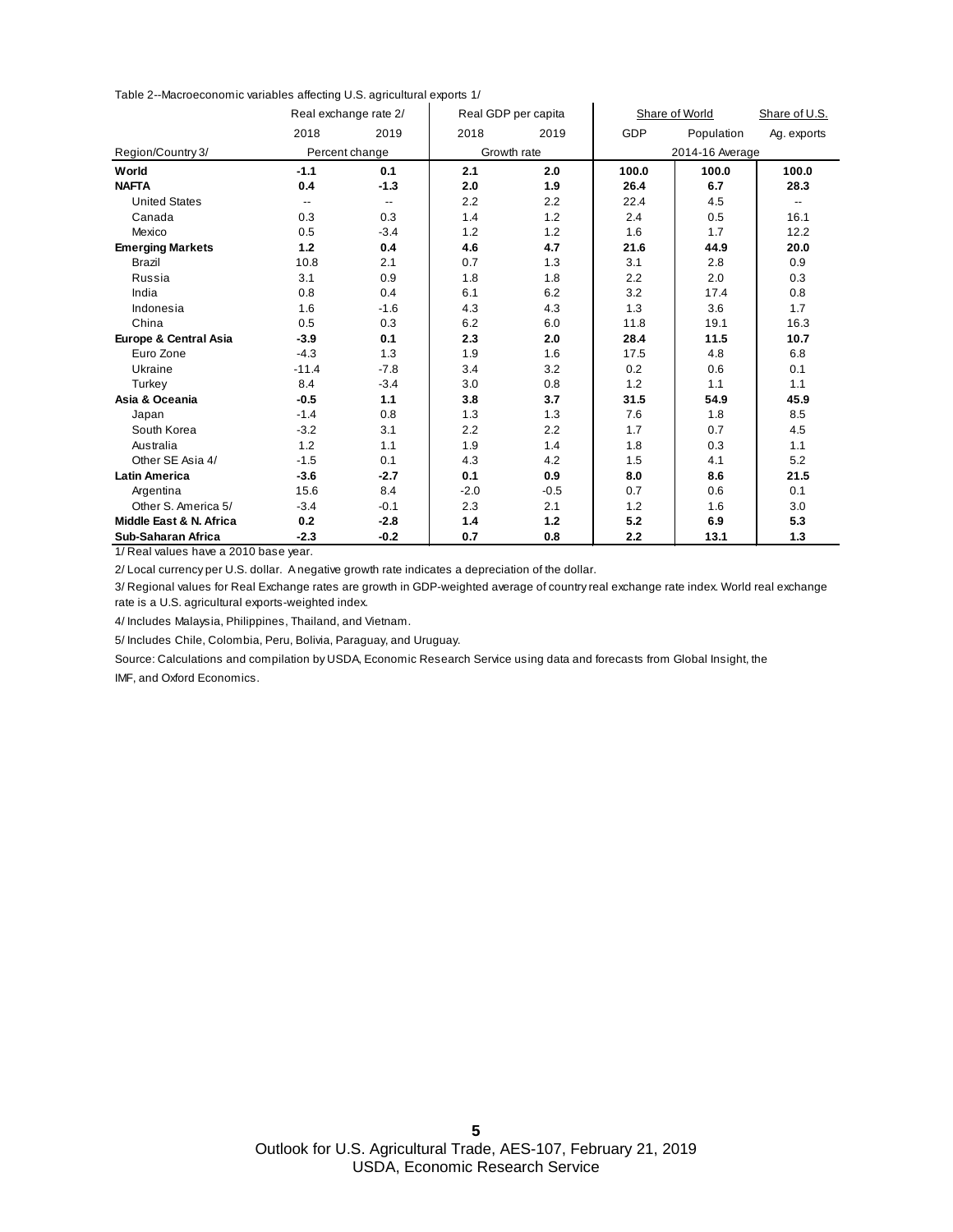# **Export Products**

Fiscal year 2019 grain and feed exports are forecast at \$33.7 billion, down \$100 million from the November forecast. Corn is forecast at \$11.8 billion, unchanged. U.S. corn remains pricecompetitive. Sorghum is down slightly to \$500 million on lower unit values. Feeds and fodders are forecast at \$7.7 billion, unchanged. Exports of distillers' dried grains with solubles (DDGS) to key markets, including Mexico and Southeast Asian countries, remain robust. Strong exports of alfalfa hay to Saudi Arabia and the United Arab Emirates more than offset a decline in the Chinese market. Wheat is forecast at \$7.5 billion, unchanged from the previous forecast as higher unit values offset slightly lower volumes. Unit values are up based on tightening global and domestic supplies. Volumes are down based on reduced expectations for new-crop shipments due to smaller-than-expected U.S. winter wheat planted area and continued strong export competition. Rice is forecast at \$1.7 billion, unchanged from the previous forecast. Volumes are expected to remain the same as previously forecast, as improved prospects for long-grain exports to Central America offset lagging shipments to South America.

Oilseeds and products exports are projected at \$27.8 billion, down \$100 million, driven by lower soybean volumes. Export unit values are unchanged despite record U.S. production and declining China soybean demand. Continued strong soybean meal demand, considering reduced output in Argentina, continues to add value to U.S. exports, offsetting some of the decline in the soybean sector. Soybean oil remains virtually unchanged from November's forecast.

The cotton forecast is unchanged at \$5.9 billion. Higher expected exports to Turkey, due to a smaller domestic crop, are offset by weaker import demand in Vietnam. Volume is unchanged.

The livestock, dairy, and poultry export forecasts are raised \$300 million to \$30.4 billion, largely as gains in beef, pork, poultry, dairy, and other products offset declines for hides, skins, and furs. The beef forecast is raised \$100 million to \$7.7 billion on sustained demand despite stronger prices. The pork forecast is raised \$200 million to \$5.4 billion, mostly on stronger-thanexpected unit values. Variety meat exports are unchanged at \$1.5 billion. Hides, skins, and furs are lowered \$300 million as weak global demand for leather depresses prices and volumes.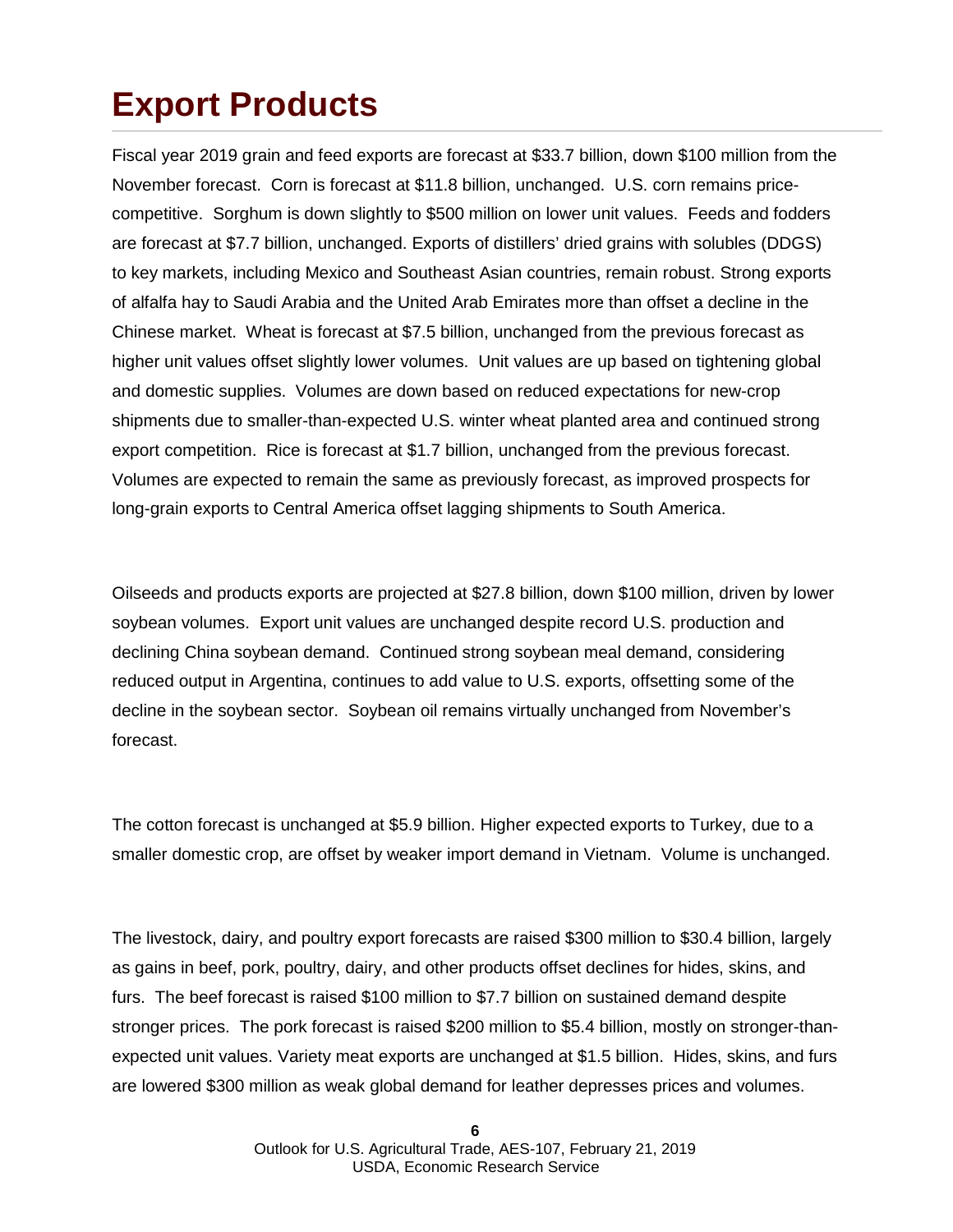The forecast for poultry and products is raised \$200 million, largely due to robust demand for competitively priced broiler meat. Dairy products are raised \$100 million as stronger global prices are expected to more than offset lower volumes.

Horticultural product exports are unchanged at \$35.3 billion. Whole and processed tree nuts are unchanged at \$9.1 billion, with majority of the shipments destined for Europe and Asia. Fresh fruit and vegetables are forecast unchanged at \$7.4 billion, with top markets including Canada, Europe, and South Korea. Processed fruit and vegetables are unchanged at \$7.2 billion.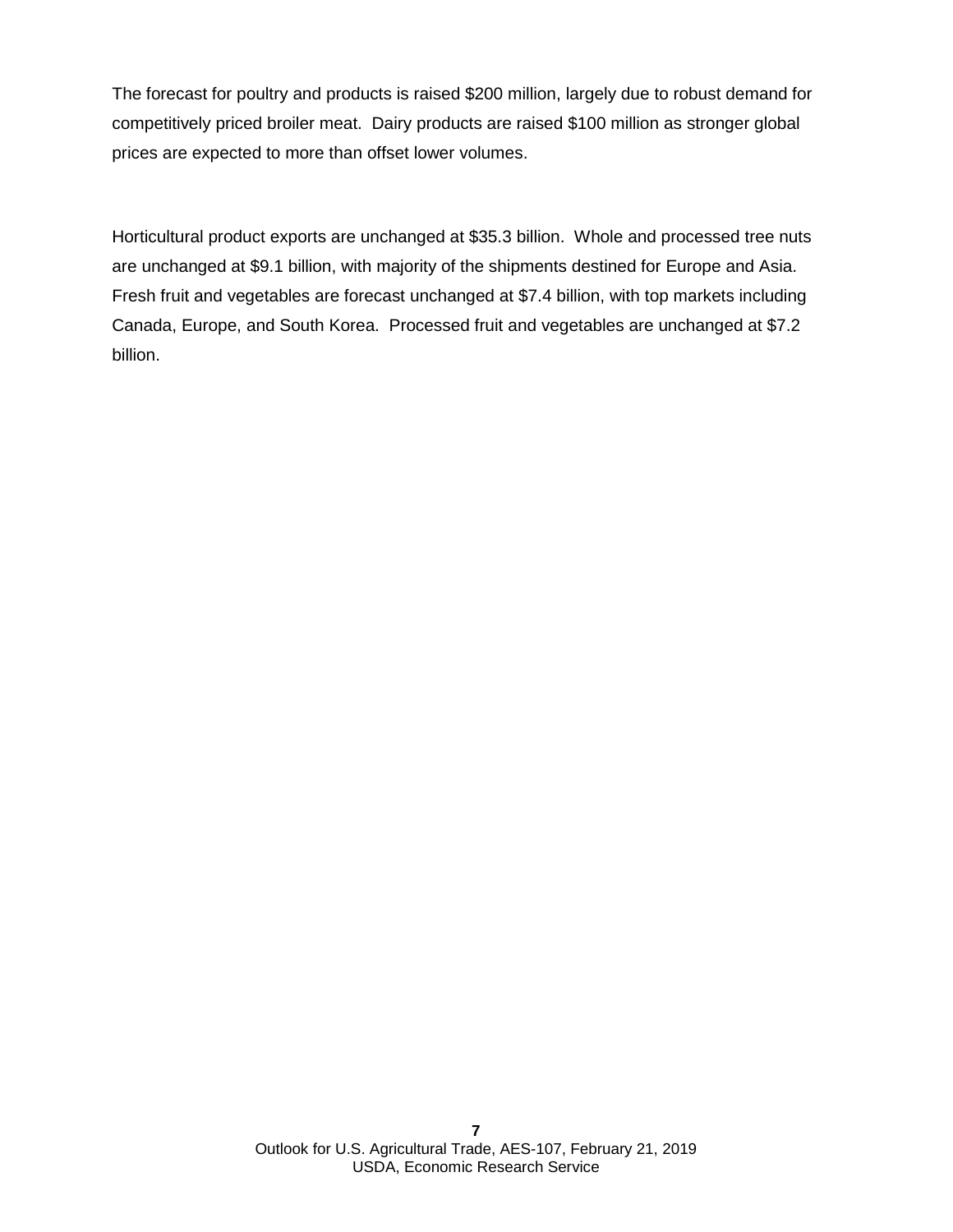| Table 3--U.S. agricultural exports: Value and volume by commodity, 2018-2019 |                    |        |                             |               |                      |
|------------------------------------------------------------------------------|--------------------|--------|-----------------------------|---------------|----------------------|
|                                                                              |                    |        |                             |               | Forecast fiscal year |
| Commodity                                                                    | October - November |        | Fiscal year                 |               | FY2019               |
|                                                                              | FY2018             | FY2019 | FY2018                      | Nov.          | Feb.                 |
| <b>VALUE</b>                                                                 |                    |        | -- Billion dollars --       |               |                      |
|                                                                              |                    |        |                             |               |                      |
| Grains and feeds 1/                                                          | 3.998              | 5.308  | 31.229                      | 33.8          | 33.7                 |
| Wheat 2/                                                                     | 0.652              | 0.884  | 5.058                       | 7.5           | 7.5                  |
| Rice                                                                         | 0.286              | 0.292  | 1.654                       | 1.7           | 1.7                  |
| Coarse grains 3/                                                             | 1.050              | 1.990  | 12.259                      | 12.4          | 12.3                 |
| Corn                                                                         | 0.890              | 1.925  | 11.271                      | 11.8          | 11.8                 |
| <b>Feeds and fodders</b>                                                     | 1.244              | 1.349  | 7.836                       | 7.7           | 7.7                  |
| Oilseeds and products 4/                                                     | 8.683              | 5.219  | 31.490                      | 27.9          | 27.8                 |
| Soybeans                                                                     | 7.227              | 3.677  | 21.601                      | 18.7          | 18.5                 |
| Soybean meal 5/                                                              | 0.622              | 0.777  | 5.064                       | 4.5           | 4.6                  |
| Soybean oil                                                                  | 0.132              | 0.126  | 0.897                       | 0.8           | 0.8                  |
| Livestock, poultry, and dairy                                                | 5.336              | 5.203  | 30.531                      | 30.1          | 30.4                 |
| Livestock products                                                           | 3.458              | 3.421  | 19.692                      | 19.6          | 19.6                 |
| Beef and veal 6/                                                             | 1.184              | 1.277  | 7.322                       | 7.6           | 7.7                  |
| Pork 6/                                                                      | 0.974              | 0.905  | 5.431                       | 5.2           | 5.4                  |
| Beef and pork variety meats 6/                                               | 0.298              | 0.259  | 1.631                       | 1.5           | 1.5                  |
| Hides, skins, and furs                                                       | 0.278              | 0.203  | 1.579                       | 1.5           | 1.2                  |
| Poultry and products                                                         | 0.951              | 0.894  | 5.251                       | 5.1           | 5.3                  |
| Broiler meat 6/7/                                                            | 0.584              | 0.531  | 3.237                       | 3.2           | 3.3                  |
| Dairy products                                                               | 0.927              | 0.888  | 5.588                       | 5.3           | 5.4                  |
| Tobacco, unmanufactured                                                      | 0.076              | 0.107  | 1.098                       | 1.0           | 1.0                  |
| Cotton                                                                       | 0.456              | 0.528  | 6.620                       | 5.9           | 5.9                  |
| Seeds                                                                        | 0.358              | 0.435  | 1.836                       | 1.8           | 1.8                  |
| Horticultural products 8/                                                    | 6.771              | 6.519  | 34.560                      | 35.3          | 35.3                 |
| Fruits and vegetables, fresh                                                 | 1.270              | 1.228  | 7.286                       | 7.4           | 7.4                  |
| Fruits and vegetables, processed 8/                                          | 1.264              | 1.152  | 7.025                       | 7.2           | 7.2                  |
| Tree nuts, whole and processed                                               | 2.295              | 2.136  | 8.761                       | 9.1           | 9.1                  |
| Sugar and tropical products 9/                                               | 1.027              | 1.049  | 5.988                       | 5.9           | 5.9                  |
| Major bulk products 10/<br>Total                                             | 9.746              | 7.478  | 48.290                      | 47.2<br>141.5 | 46.9<br>141.5        |
|                                                                              | 26.708             | 24.371 | 143.367                     |               |                      |
| <b>VOLUME</b>                                                                |                    |        | --- Million metric tons --- |               |                      |
| Wheat 2/                                                                     | 2.783              | 3.624  | 21.018                      | 30.5          | 29.7                 |
| Rice                                                                         | 0.561              | 0.578  | 3.068                       | 3.4           | 3.4                  |
| Coarse grains 3/                                                             | 6.137              | 11.149 | 68.560                      | 65.1          | 65.1                 |
| Corn                                                                         | 5.286              | 10.799 | 63.505                      | 62.0          | 62.0                 |
| <b>Feeds and fodders</b>                                                     | 3.608              | 3.783  | 22.112                      | 22.0          | 22.0                 |
| Soybeans                                                                     | 18.835             | 10.647 | 56.717                      | 51.7          | 51.0                 |
| Soybean meal 5/                                                              | 1.720              | 2.057  | 13.450                      | 12.5          | 12.5                 |
| Soybean oil                                                                  | 0.156              | 0.164  | 1.110                       | 1.0           | 1.0                  |
| Beef and yeal 6/                                                             | 0.173              | 0.178  | 1.037                       | 1.1           | 1.1                  |
| Pork 6/                                                                      | 0.348              | 0.342  | 1.982                       | 2.1           | 2.1                  |
| Beef and pork variety meats 6/                                               | 0.127              | 0.115  | 0.732                       | 0.7           | 0.7                  |
| Broiler meat 6/7/                                                            | 0.553              | 0.586  | 3.168                       | 3.2           | 3.3                  |
| Tobacco, unmanufactured                                                      | 0.010              | 0.014  | 0.156                       | 0.2           | 0.2                  |
| Cotton                                                                       | 0.256              | 0.281  | 3.649                       | 3.3           | 3.3 <sub>°</sub>     |
| Major bulk products 10/                                                      | 28.582             | 26.294 | 153.168                     | 154.2         | 152.7                |

Total may not add due to rounding.<br>Total may not add due to rounding.<br>If Includes corn gluten feed and meal and processed grain products. 2/ Excludes wheat flour. 3/ Includes corn, barley, sorghum,

oats, and rye. 4/ Excludes corn gluten feed and meal. 5/ Includes soy flours made from protein meals. 6/ Includes chilled, frozen,

and processed meats. 7/ Includes only federally inspected product. 8/ Includes juices. 9/ Includes coffee and cocoa products, tea,

and spices. 10/ Includes wheat, rice, coarse grains, soybeans, cotton, and unmanufactured tobacco.

Source: Compiled by USDA using data from Census Bureau, U.S. Department of Commerce.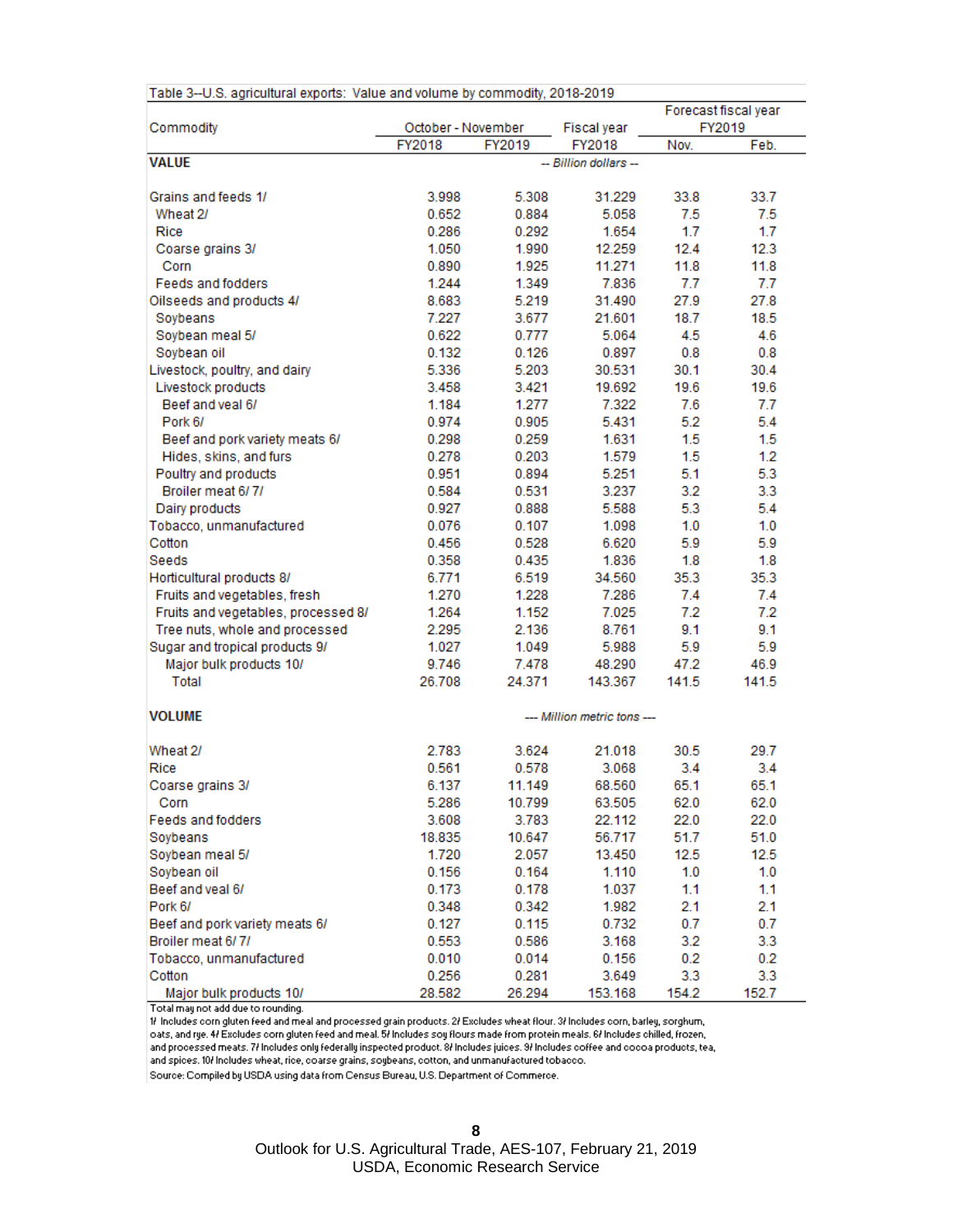# **Regional Exports**

### **Outlook for Fiscal 2019**

Agricultural exports in fiscal 2019 are forecast at \$141.5 billion, unchanged from the November forecast. Increases in livestock and dairy export projections offset reductions in the grains and oilseeds forecast.

#### **Asia**

Exports to South Korea are forecast up \$200 million to \$8.4 billion on the strength of corn, beef, and pork demand. Exports to Thailand are forecast down \$200 million to \$2.4 billion, primarily due to slower-than-expected shipments of soybeans and soybean meal.

#### **Western Hemisphere**

The North American forecast is unchanged at \$41.2 billion. Canada and Mexico remain the first and second largest U.S. agricultural markets, with export forecasts at \$21.5 billion and \$19.7 billion, respectively. Reduced pork sales to Mexico were offset by higher corn and dairy shipments.

The forecast for Dominican Republic is up \$100 million due to strong corn sales.

#### **Europe, Africa, and the Middle East**

Exports to Europe, Africa, and the Middle East are forecast to remain unchanged.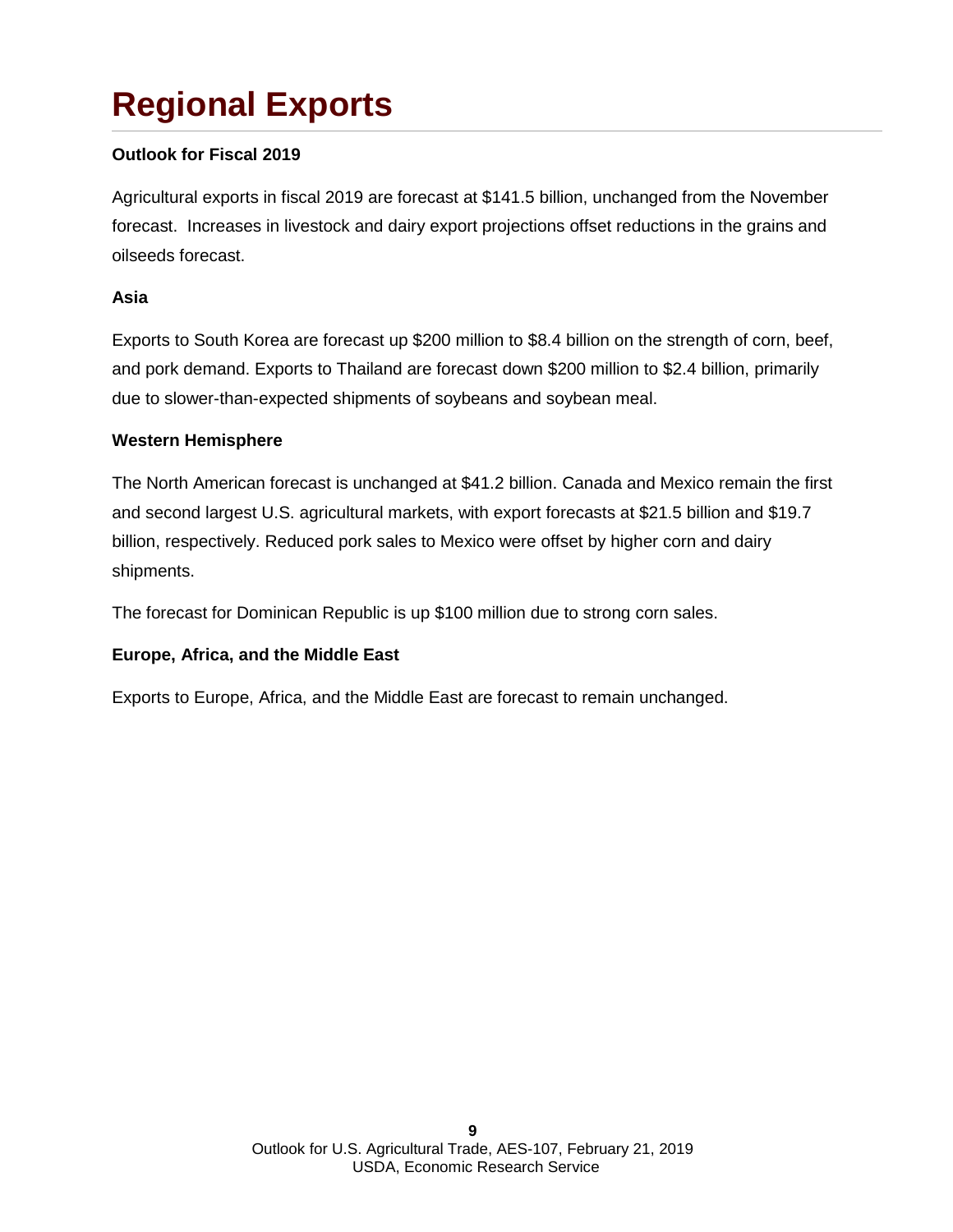|                        |                    |                    |             | Share of | Forecast fiscal year |       |  |  |
|------------------------|--------------------|--------------------|-------------|----------|----------------------|-------|--|--|
| Country and region 1/  | October - November |                    | Fiscal year | FY 2018  | FY 2019              |       |  |  |
|                        | FY 2018            | FY 2019            | FY 2018     | total    | Nov.                 | Feb.  |  |  |
|                        |                    | $-$ \$ Billion $-$ |             | Percent  | $-$ \$ Billion $-$   |       |  |  |
| Asia                   | 13.472             | 9.181              | 62.902      | 43.9     | 57.8                 | 57.8  |  |  |
| East Asia              | 10.721             | 6.056              | 44.894      | 31.3     | 38.2                 | 38.4  |  |  |
| Japan                  | 1.721              | 2.064              | 12.605      | 8.8      | 12.6                 | 12.6  |  |  |
| China                  | 6.222              | 0.880              | 16.309      | 11.4     | 9.0                  | 9.0   |  |  |
| <b>Hong Kong</b>       | 1.138              | 1.062              | 4.200       | 2.9      | 4.6                  | 4.6   |  |  |
| Taiwan                 | 0.568              | 0.693              | 3.793       | 2.6      | 3.8                  | 3.8   |  |  |
| South Korea            | 1.070              | 1.355              | 7.977       | 5.6      | 8.2                  | 8.4   |  |  |
| Southeast Asia         | 2.176              | 2.407              | 13.926      | 9.7      | 15.2                 | 15.0  |  |  |
| Indonesia              | 0.434              | 0.457              | 3.096       | 2.2      | 3.5                  | 3.5   |  |  |
| Philippines            | 0.390              | 0.529              | 2.831       | 2.0      | 3.0                  | 3.0   |  |  |
| Malaysia               | 0.162              | 0.190              | 0.962       | 0.7      | 1.3                  | 1.3   |  |  |
| Thailand               | 0.429              | 0.372              | 2.149       | 1.5      | 2.6                  | 2.4   |  |  |
| Vietnam                | 0.594              | 0.669              | 3.897       | 2.7      | 4.2                  | 4.2   |  |  |
| South Asia             | 0.576              | 0.718              | 4.082       | 2.8      | 4.4                  | 4.4   |  |  |
| India                  | 0.297              | 0.235              | 1.575       | 1.1      | 1.7                  | 1.7   |  |  |
| Western Hemisphere     | 9.070              | 10.144             | 54.038      | 37.7     | 55.6                 | 55.6  |  |  |
| North America          | 6.707              | 7.052              | 39.414      | 27.5     | 41.2                 | 41.2  |  |  |
| Canada                 | 3.516              | 3.605              | 20.569      | 14.3     | 21.5                 | 21.5  |  |  |
| Mexico                 | 3.192              | 3.447              | 18.845      | 13.1     | 19.7                 | 19.7  |  |  |
| Caribbean              | 0.642              | 0.626              | 3.603       | 2.5      | 3.5                  | 3.6   |  |  |
| Dominican Republic     | 0.206              | 0.248              | 1.276       | 0.9      | 1.2                  | 1.3   |  |  |
| Central America        | 0.657              | 0.801              | 4.052       | 2.8      | 4.0                  | 4.0   |  |  |
| South America          | 1.064              | 1.664              | 6.969       | 4.9      | 6.8                  | 6.8   |  |  |
| Brazil                 | 0.097              | 0.117              | 0.586       | 0.4      | 0.6                  | 0.6   |  |  |
| Colombia               | 0.412              | 0.505              | 2.251       | 1.6      | 3.0                  | 3.0   |  |  |
| Peru                   | 0.202              | 0.183              | 1.326       | 0.9      | 1.3                  | 1.3   |  |  |
| Venezuela              | 0.044              | 0.054              | 0.350       | 0.2      | 0.3                  | 0.3   |  |  |
| Europe/Eurasia         | 2.338              | 3.010              | 13.737      | 9.6      | 14.6                 | 14.6  |  |  |
| European Union-28 2/   | 2.222              | 2.781              | 12.724      | 8.9      | 13.4                 | 13.4  |  |  |
| Other Europe 3/        | 0.058              | 0.092              | 0.557       | 0.4      | 0.7                  | 0.7   |  |  |
| FSU-12 4/              | 0.059              | 0.137              | 0.456       | 0.3      | 0.5                  | 0.5   |  |  |
| <b>Russia</b>          | 0.026              | 0.052              | 0.211       | 0.1      | 0.2                  | 0.2   |  |  |
| Middle East            | 1.006              | 1.034              | 6.315       | 4.4      | 6.0                  | 6.0   |  |  |
| Turkey                 | 0.255              | 0.118              | 1.681       | 1.2      | 1.5                  | 1.5   |  |  |
| Saudi Arabia           | 0.202              | 0.236              | 1.335       | 0.9      | 1.4                  | 1.4   |  |  |
| Africa                 | 0.477              | 0.651              | 4.338       | 3.0      | 5.4                  | 5.4   |  |  |
|                        |                    |                    |             |          |                      |       |  |  |
| North Africa           | 0.214              | 0.396              | 2.740       | 1.9      | 3.6<br>2.3           | 3.6   |  |  |
| Egypt                  | 0.079              | 0.266              | 1.695       | 1.2      |                      | 2.3   |  |  |
| Sub-Saharan Africa     | 0.263              | 0.255              | 1.598       | 1.1      | 1.8                  | 1.8   |  |  |
| Nigeria                | 0.049              | 0.040              | 0.338       | 0.2      | 0.5                  | 0.5   |  |  |
| Oceania                | 0.344              | 0.350              | 2.037       | 1.4      | 2.1                  | 2.1   |  |  |
| Trans-shipments via Ca | 0.000              | 0.000              | 0.000       | 0.0      | 0.0                  | 0.0   |  |  |
| <b>Total</b>           | 26.708             | 24.371             | 143.367     | 100.0    | 141.5                | 141.5 |  |  |

Total may not add due to rounding.

 ${\mathcal{H}}$  Projections are based primarily on trend or recent average growth analysis.

2/ The former EU-27 and Croatia, which acceded in July 2013.

3/ Major countries include Switzerland, Norway, Iceland, and former Yugoslav states.

4/ The former 15 Republics of the Soviet Union minus the three Baltic Republics.

5/ Trans-shipments through Canada have not been allocated to final destination, but are included in the total.

New countries added this quarter include Vietnam, India, Domican Republic, Peru, and Nigeria.

Source: Compiled by USDA using data from Census Bureau, U.S. Department of Commerce.

**10**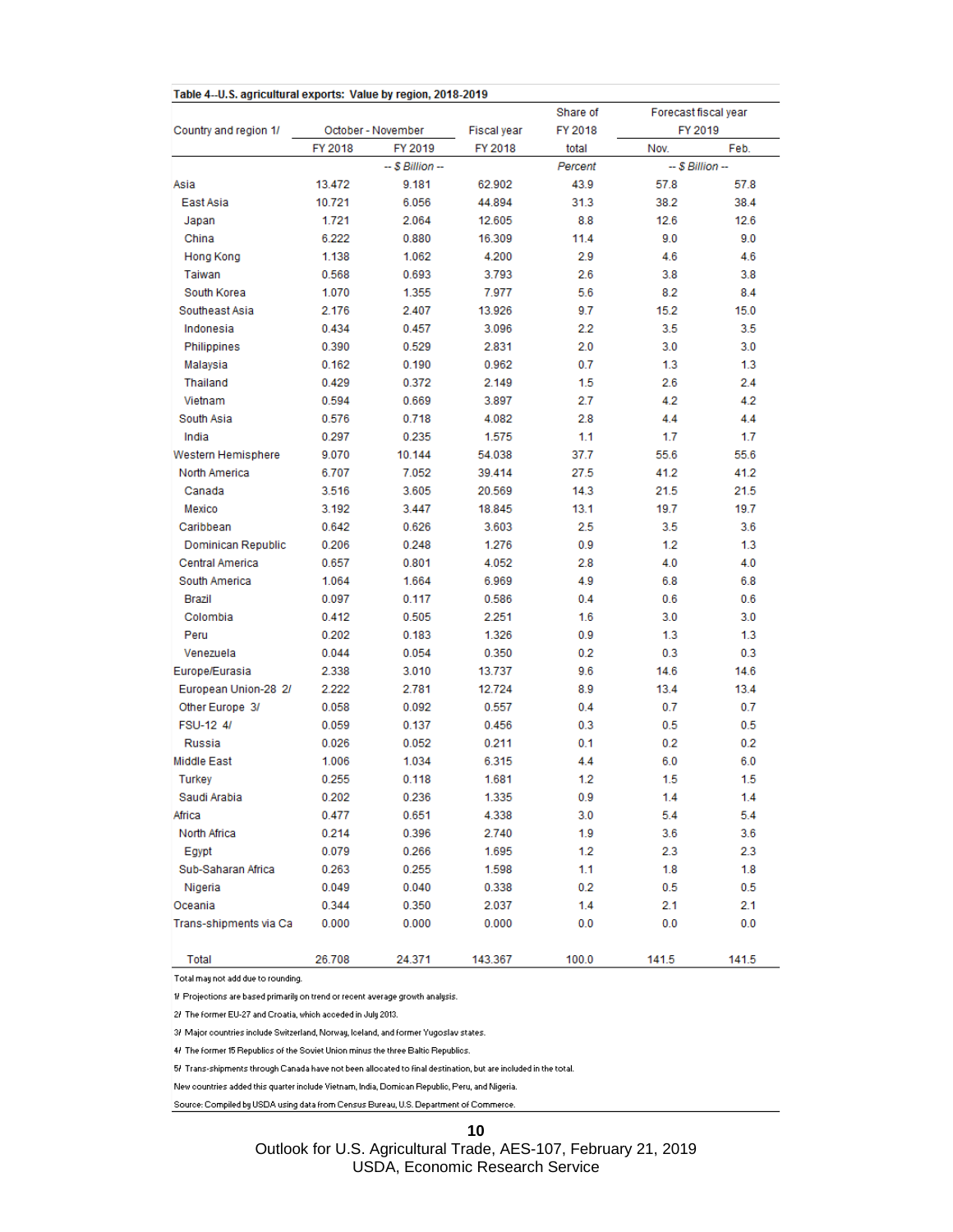## **Import Products**

Agricultural imports in fiscal year 2019 are forecast to increase to \$128.0 billion, \$1.0 billion above the November forecast and \$400 million above the total value of imports in fiscal year 2018. The expected increases in imports of horticultural products, livestock and meats, and grains and feed more than offset the decreases in expected value of sugar and tropical products.

Horticultural product imports are expected to increase \$1.1 billion from the previous forecast in fiscal year 2019 to \$63.2 billion, which is equal to the fiscal year 2018 total. Fresh fruit imports are increased \$600 million from the November forecast, while processed fruit increased \$100 million from the last forecast. Both increases are due in part to increases in unit value and quantity of fruit products imported. The forecast for wine has decreased \$100 million due to lower prices. Processed vegetable imports are forecast to increase by \$100 million from the previous forecast, due to increased demand that is reflected in rising unit values.

U.S. imports of sugar and tropical products are forecast to be worth \$23.5 billion in fiscal year 2019, a \$300 million reduction from the previous forecast and \$500 million above fiscal year 2018. Cocoa and products imports are expected to reach \$4.7 billion, \$100 million below the last forecast, reflecting reduced imports of cocoa items. Coffee product imports are also projected to decrease \$100 million, to \$6.5 billion.

Fiscal 2019 livestock, dairy, and poultry products import value is forecast up \$100 million to \$17.1 billion due to increases in red meats and live cattle. Beef and pork imports are each raised \$100 million on stronger than expected prices. Imports of cattle and calves are raised by \$100 million to \$1.7 billion as marginal demand growth supports prices.

Imports of grains and feed products are forecast to grow by \$300 million from the previous forecast to \$12.8 billion, due to projected increases in U.S. demand for bulk items. Total oilseeds and products imports for fiscal 2019 were adjusted downward by \$100 million, mostly due to reduced soybean imports.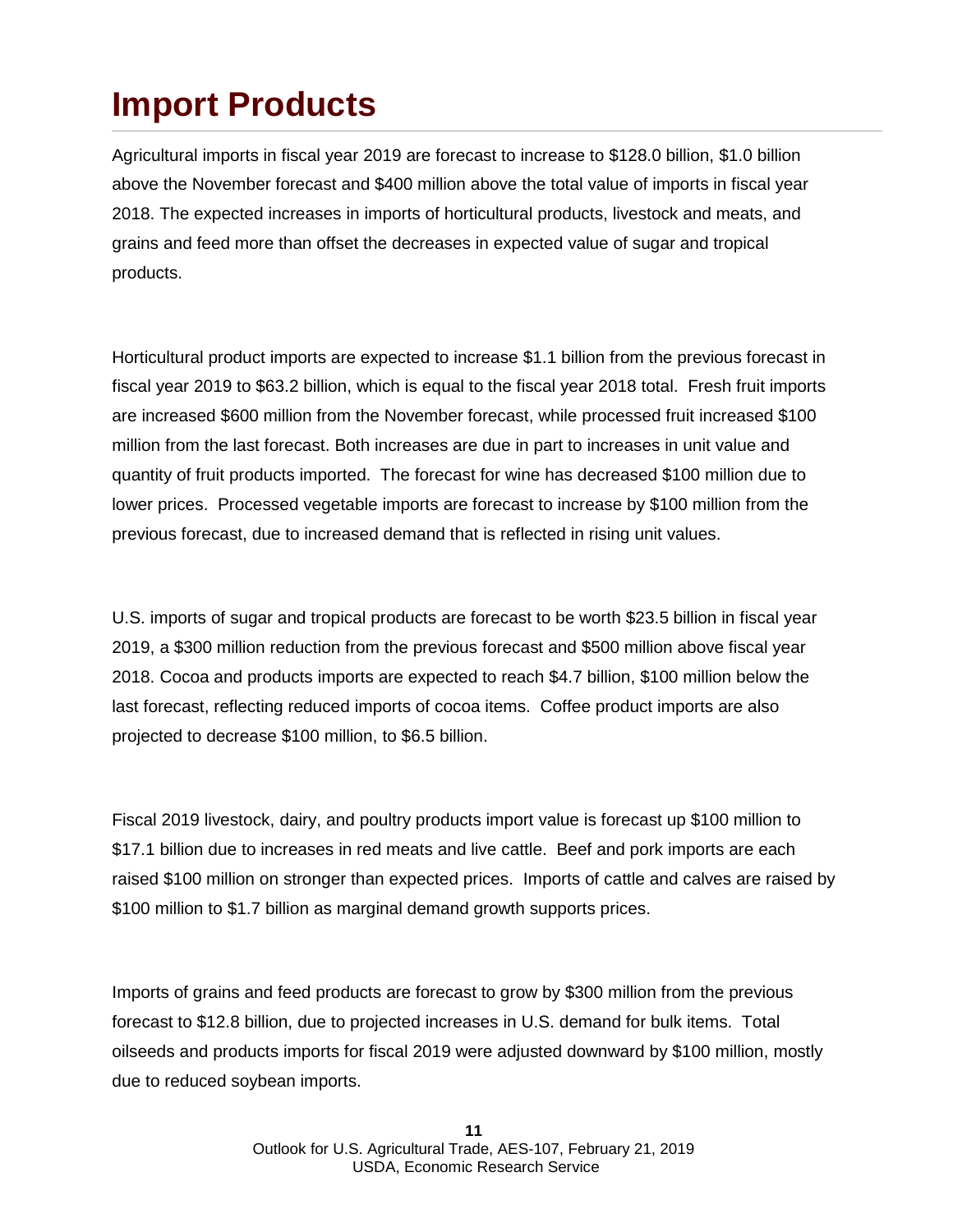| Table 5--U.S. agricultural imports: Value and volume by commodity, 2018-2019 |         |                              |                              |                |                      |  |  |  |  |  |  |  |
|------------------------------------------------------------------------------|---------|------------------------------|------------------------------|----------------|----------------------|--|--|--|--|--|--|--|
|                                                                              |         |                              |                              |                | Forecast fiscal year |  |  |  |  |  |  |  |
| Commodity                                                                    | FY2018  | October - November<br>FY2019 | <b>Fiscal year</b><br>FY2018 | FY2019<br>Nov. | Feb.                 |  |  |  |  |  |  |  |
| <b>VALUE</b>                                                                 |         |                              | -- Billion dollars --        |                |                      |  |  |  |  |  |  |  |
|                                                                              |         |                              |                              |                |                      |  |  |  |  |  |  |  |
| Livestock, dairy, & poultry                                                  | 2.885   | 2.896                        | 17.066                       | 17.0           | 17.1                 |  |  |  |  |  |  |  |
| Livestock and meats                                                          | 2.129   | 2.132                        | 12.896                       | 12.8           | 12.9                 |  |  |  |  |  |  |  |
| Cattle and calves                                                            | 0.293   | 0.309                        | 1.564                        | 1.6            | 1.7                  |  |  |  |  |  |  |  |
| Swine                                                                        | 0.057   | 0.050                        | 0.315                        | 0.3            | 0.3                  |  |  |  |  |  |  |  |
| Beef and yeal                                                                | 0.843   | 0.865                        | 5.592                        | 5.4            | 5.4                  |  |  |  |  |  |  |  |
| Pork                                                                         | 0.308   | 0.278                        | 1.723                        | 1.6            | 1.7                  |  |  |  |  |  |  |  |
| Dairy products                                                               | 0.621   | 0.622                        | 3.391                        | 3.4            | 3.4                  |  |  |  |  |  |  |  |
| Cheese                                                                       | 0.267   | 0.261                        | 1.280                        | 1.3            | 1.3                  |  |  |  |  |  |  |  |
| Grains and feed                                                              | 2.262   | 2.396                        | 12.824                       | 12.5           | 12.8                 |  |  |  |  |  |  |  |
| Grain products                                                               | 1.575   | 1.731                        | 8.586                        | 8.5            | 8.8                  |  |  |  |  |  |  |  |
| Oilseeds and products                                                        | 1.639   | 1.454                        | 9.694                        | 9.7            | 9.6                  |  |  |  |  |  |  |  |
| Vegetable oils                                                               | 1.091   | 0.925                        | 6.298                        | 6.6            | 6.4                  |  |  |  |  |  |  |  |
| Horticulture products                                                        | 9.579   | 10.341                       | 63.209                       | 62.1           | 63.2                 |  |  |  |  |  |  |  |
| Fruits, fresh                                                                | 1.784   | 1.896                        | 13.107                       | 13.1           | 13.7                 |  |  |  |  |  |  |  |
| Fruits, processed                                                            | 0.863   | 0.940                        | 5.692                        | 5.6            | 5.7                  |  |  |  |  |  |  |  |
| <b>Fruit juices</b>                                                          | 0.334   | 0.366                        | 2.168                        | 2.2            | 2.2                  |  |  |  |  |  |  |  |
| Nuts, whole and processed                                                    | 0.607   | 0.618                        | 3.349                        | 3.4            | 3.5                  |  |  |  |  |  |  |  |
| Vegetables, fresh                                                            | 1.354   | 1.383                        | 8.361                        | 8.3            | 8.4                  |  |  |  |  |  |  |  |
| Vegetables, processed                                                        | 0.905   | 0.936                        | 5.380                        | 5.4            | 5.5                  |  |  |  |  |  |  |  |
| Wine                                                                         | 1.135   | 1.159                        | 6.438                        | 6.6            | 6.5                  |  |  |  |  |  |  |  |
| Malt beer                                                                    | 0.813   | 0.627                        | 5.350                        | 5.6            | 5.6                  |  |  |  |  |  |  |  |
| <b>Essential oils</b>                                                        | 0.636   | 0.699                        | 4.223                        | 4.2            | 4.2                  |  |  |  |  |  |  |  |
| Cut flowers & nursery stock                                                  | 0.318   | 0.348                        | 2.027                        | 2.0            | 2.0                  |  |  |  |  |  |  |  |
| Sugar & tropical products                                                    | 3.843   | 3.788                        | 23.017                       | 23.8           | 23.5                 |  |  |  |  |  |  |  |
| Sweeteners & products                                                        | 0.842   | 0.793                        | 4.732                        | 4.9            | 4.9                  |  |  |  |  |  |  |  |
| Confections                                                                  | 0.325   | 0.337                        | 1.897                        | 1.9            | 1.9                  |  |  |  |  |  |  |  |
| Cocoa and products                                                           | 0.716   | 0.775                        | 4.561                        | 4.8            | 4.7                  |  |  |  |  |  |  |  |
| Coffee and products                                                          | 0.989   | 0.981                        | 6.088                        | 6.6            | 6.5                  |  |  |  |  |  |  |  |
| Rubber, natural                                                              | 0.250   | 0.250                        | 1.583                        | 1.7            | 1.7                  |  |  |  |  |  |  |  |
| Other imports 1/                                                             | 1.810   | 1.716                        | 1.745                        | 1.8            | 1.8                  |  |  |  |  |  |  |  |
|                                                                              |         |                              |                              |                |                      |  |  |  |  |  |  |  |
| Total agricultural imports                                                   | 113.028 | 119.087                      | 127.555                      | 127.0          | 128.0                |  |  |  |  |  |  |  |
| <b>VOLUME</b>                                                                |         |                              |                              |                |                      |  |  |  |  |  |  |  |
|                                                                              |         |                              | ---Million metric tons---    |                |                      |  |  |  |  |  |  |  |
| Wine 2/                                                                      | 0.229   | 0.222                        | 1.271                        | 1.4            | 1.4                  |  |  |  |  |  |  |  |
| Malt beer 2/                                                                 | 0.631   | 0.627                        | 4.180                        | 4.2            | 4.2                  |  |  |  |  |  |  |  |
| Fruit juices 2/                                                              | 0.835   | 0.781                        | 5.183                        | 5.2            | 5.2                  |  |  |  |  |  |  |  |
| Cattle and calves 3/                                                         | 0.346   | 0.376                        | 1.860                        | 2.0            | 2.0                  |  |  |  |  |  |  |  |
| Swine 3/                                                                     | 0.968   | 0.884                        | 5.362                        | 5.3            | 5.3                  |  |  |  |  |  |  |  |
| Beef and veal                                                                | 0.157   | 0.154                        | 1.020                        | 1.0            | 1.0                  |  |  |  |  |  |  |  |
| Pork                                                                         | 0.086   | 0.073                        | 0.478                        | 0.5            | 0.5                  |  |  |  |  |  |  |  |
| Fruits, fresh                                                                | 1.830   | 1.858                        | 12.383                       | 12.6           | 12.7                 |  |  |  |  |  |  |  |
| Fruits, processed                                                            | 0.286   | 0.309                        | 1.923                        | 1.9            | 1.9                  |  |  |  |  |  |  |  |
| Vegetables, fresh                                                            | 1.296   | 1.262                        | 7.859                        | 7.9            | 8.0                  |  |  |  |  |  |  |  |
| Vegetables, processed                                                        | 0.693   | 0.696                        | 4.109                        | 4.1            | 4.2                  |  |  |  |  |  |  |  |
| Vegetable oils                                                               | 0.875   | 0.761                        | 4.984                        | 5.5            | 5.5                  |  |  |  |  |  |  |  |
| Cocoa and products                                                           | 0.188   | 0.203                        | 1.339                        | 1.3            | 1.3                  |  |  |  |  |  |  |  |
| Coffee and products                                                          | 0.248   | 0.276                        | 1.607                        | 1.5            | 1.5                  |  |  |  |  |  |  |  |

Totals may not add due to rounding.

1/ Largely tobacco and planting seeds. 2/ Billion liters. 3/ Million head.

Source: Compiled by USDA using data from U.S. Department of Commerce, Census Bureau.

**12**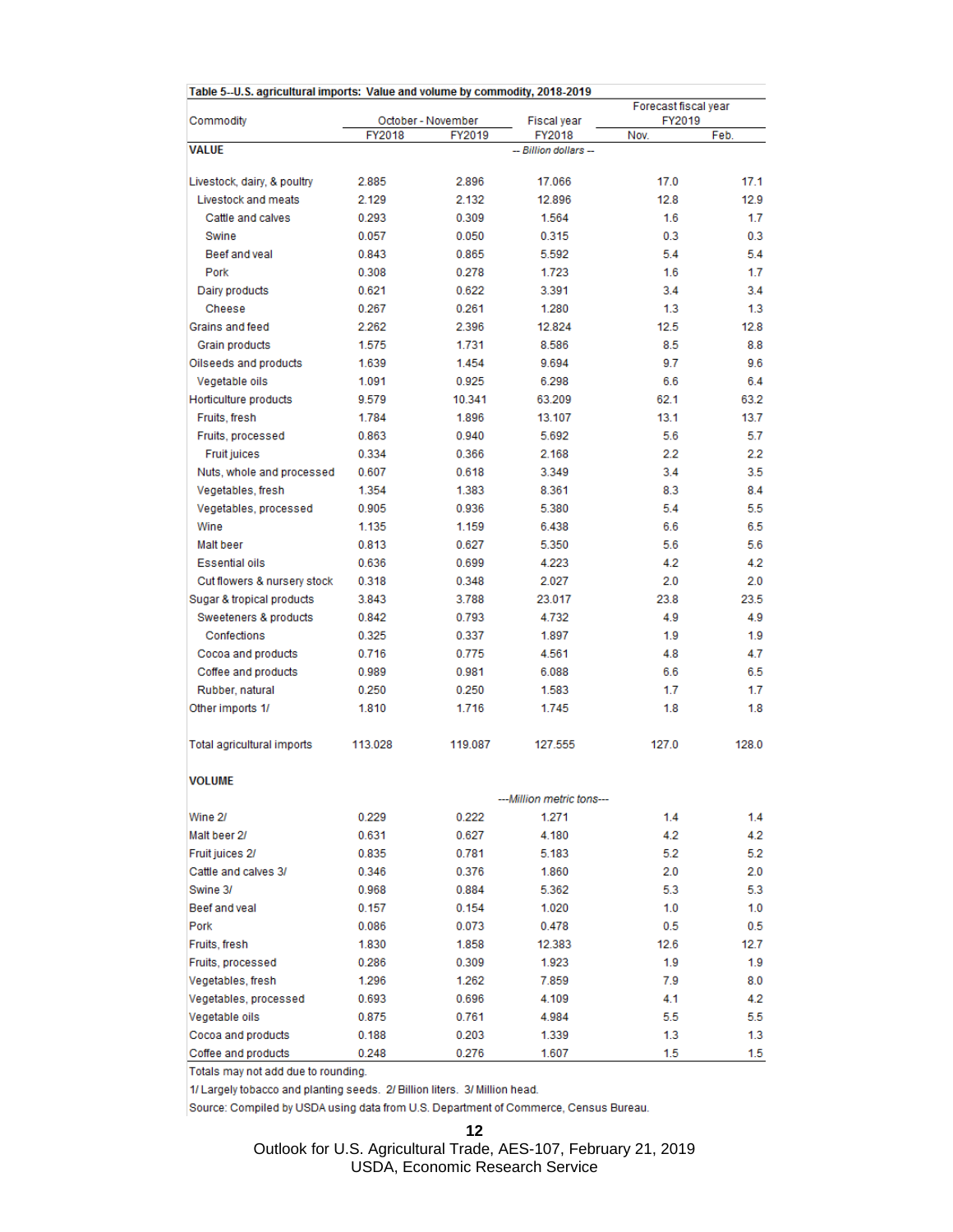# **Regional Exports**

### **Outlook for Fiscal 2019**

Agricultural imports in fiscal 2019 are forecast to increase \$1.4 billion to \$128.0 billion from the November forecast due to growth in demand for horticultural products from the Americas and Europe.

#### **Western Hemisphere**

The forecast for the Western Hemisphere is projected to increase \$800 million from the previous forecast, to an even higher record high of \$70.9 billion. The increase in the projection is primarily due to a forecast increase of \$300 million in imports from Mexico to \$25.9 billion and a forecast increase of \$200 million in imports from Europe. Canada had a forecast increase of \$100 million to \$23.7 billion, while the European Union had a forecast increase of \$200 million to \$24 billion. Increases of imports in the region are largely driven by an increase of imports of horticulture, livestock and meats, and dairy products.

#### **Asia, Oceania, Africa, and the Middle East**

The forecast to Asia, Oceania, Africa, and the Middle East are unchanged.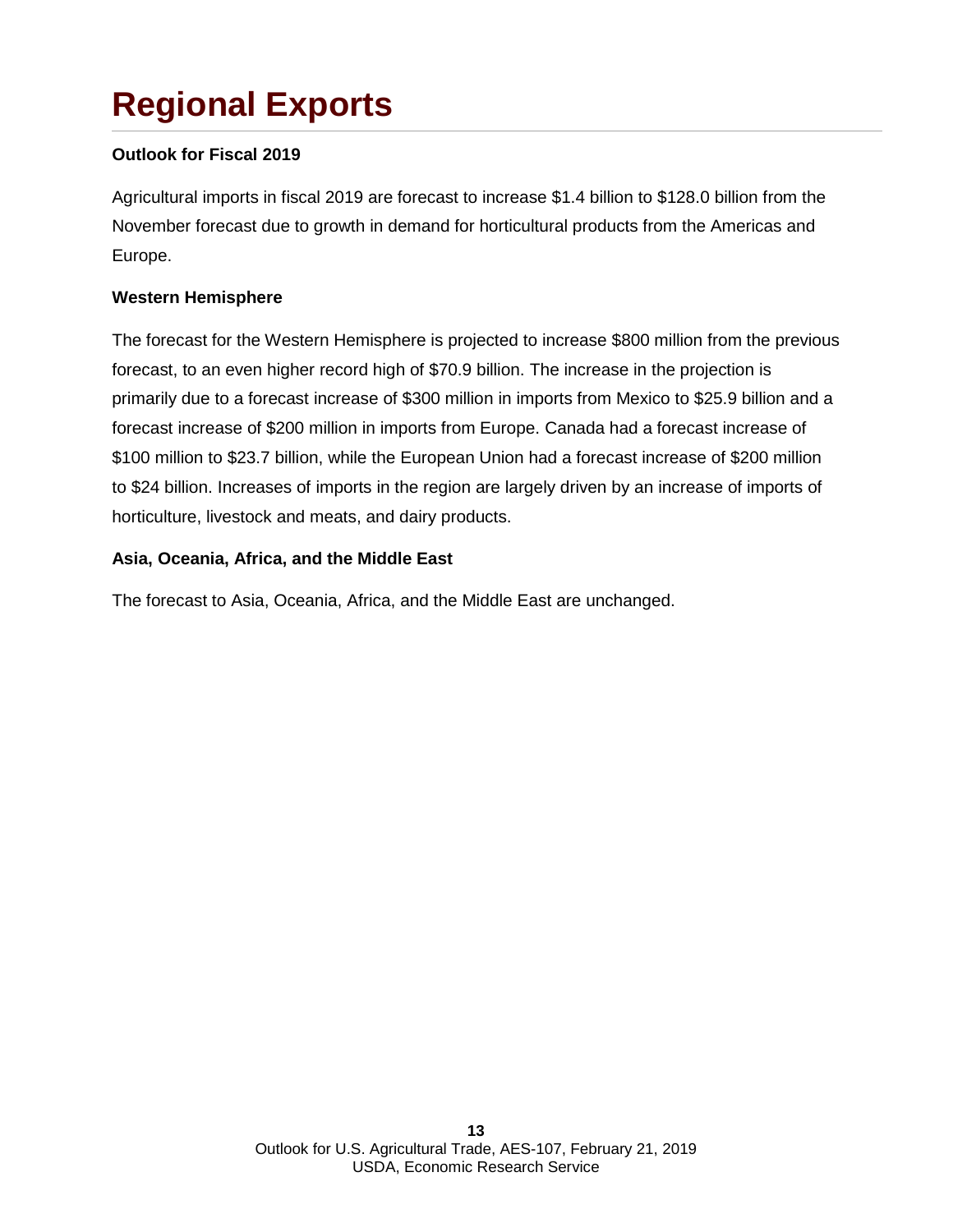|                       |        |                    |                       | Forecast         |                  |  |  |  |
|-----------------------|--------|--------------------|-----------------------|------------------|------------------|--|--|--|
| Region and country    |        | October - November | Fiscal year           | Fiscal year 2018 |                  |  |  |  |
|                       | FY2018 | FY2019             | 2018                  | Nov.             | Feb.             |  |  |  |
|                       |        |                    | ---Billion dollars--- |                  |                  |  |  |  |
| <b>VALUE</b>          |        |                    |                       |                  |                  |  |  |  |
| Western Hemisphere    | 11.189 | 11.500             | 68.9                  | 70.1             | 70.9             |  |  |  |
| Canada                | 4.124  | 4.129              | 23.0                  | 23.6             | 23.7             |  |  |  |
| Mexico                | 3.833  | 4.059              | 25.7                  | 25.6             | 25.9             |  |  |  |
| Central America       | 0.748  | 0.724              | 5.5                   | 5.5              | 5.6              |  |  |  |
| Costa Rica            | 0.260  | 0.219              | 1.6                   | 1.7              | 1.7              |  |  |  |
| Guatemala             | 0.291  | 0.312              | 2.1                   | 2.1              | $2.2\phantom{0}$ |  |  |  |
| Other Central America | 0.197  | 0.193              | 1.7                   | 1.7              | 1.7              |  |  |  |
| Caribbean             | 0.096  | 0.091              | 0.7                   | 0.7              | 0.7              |  |  |  |
| South America         | 2.388  | 2.497              | 14.1                  | 14.2             | 14.3             |  |  |  |
| Argentina             | 0.324  | 0.294              | 1.4                   | 1.4              | 1.4              |  |  |  |
| Brazil                | 0.647  | 0.640              | 3.4                   | 3.5              | 3.5              |  |  |  |
| Chile                 | 0.270  | 0.305              | 3.0                   | 3.0              | 3.1              |  |  |  |
| Colombia              | 0.444  | 0.466              | 2.6                   | 2.6              | 2.6              |  |  |  |
| Peru                  | 0.441  | 0.491              | 2.2                   | 2.1              | 2.1              |  |  |  |
| Other South America   | 0.263  | 0.302              | 1.5                   | 1.6              | 1.6              |  |  |  |
| Europe and Eurasia    | 4.442  | 4.442              | 25.3                  | 25.3             | 25.5             |  |  |  |
| European Union-28     | 4.164  | 4.164              | 23.7                  | 23.8             | 24.0             |  |  |  |
| Other Europe          | 0.278  | 0.278              | 1.5                   | 1.5              | 1.5              |  |  |  |
| Asia                  | 3.372  | 3.604              | 22.5                  | 21.3             | 21.3             |  |  |  |
| East Asia             | 1.043  | 1.114              | 6.6                   | 6.5              | 6.5              |  |  |  |
| China                 | 0.756  | 0.776              | 4.8                   | 4.7              | 4.7              |  |  |  |
| Other East Asia       | 0.287  | 0.338              | 1.8                   | 1.8              | 1.8              |  |  |  |
| Southeast Asia        | 1.826  | 1.976              | 12.9                  | 11.9             | 11.9             |  |  |  |
| Indonesia             | 0.590  | 0.519              | 3.5                   | 3.6              | 3.6              |  |  |  |
| Malaysia              | 0.178  | 0.167              | 1.0                   | 1.0              | 1.0              |  |  |  |
| Thailand              | 0.420  | 0.445              | 2.6                   | 2.5              | 2.5              |  |  |  |
| Vietnam               | 0.400  | 0.365              | 2.4                   | 2.5              | 2.5              |  |  |  |
| Other Southeast Asia  | 0.238  | 0.480              | 3.4                   | 2.1              | 2.1              |  |  |  |
| South Asia            | 0.503  | 0.514              | 3.0                   | 2.9              | 2.9              |  |  |  |
| India                 | 0.439  | 0.449              | 2.7                   | 2.6              | 2.6              |  |  |  |
| Oceania               | 0.859  | 0.903              | 6.0                   | 6.1              | 6.1              |  |  |  |
| Australia             | 0.541  | 0.569              | 3.3                   | 3.4              | 3.4              |  |  |  |
| New Zealand           | 0.293  | 0.305              | 2.6                   | 2.7              | 2.7              |  |  |  |
| Africa                | 0.426  | 0.454              | 3.3                   | 2.9              | 2.9              |  |  |  |
| Sub-Sahara            | 0.368  | 0.387              | 2.7                   | 2.5              | 2.5              |  |  |  |
| Ivory Coast           | 0.058  | 0.057              | 0.9                   | 1.0              | 1.0              |  |  |  |
| Middle East           | 0.262  | 0.267              | 1.5                   | 1.5              | 1.5              |  |  |  |
| Turkey                | 0.192  | 0.201              | 1.0                   | 1.0              | 1.0              |  |  |  |
|                       |        |                    |                       |                  |                  |  |  |  |
| World total           | 20.584 | 21.219             | 127.6                 | 128.2            | 128.0            |  |  |  |

#### **Table 6--U.S. agricultural imports: Value by region, fiscal years 2018-19**

Totals may not add due to rounding.

Source: Compiled by USDA using data from U.S. Department of Commerce, Census Bureau.

**14**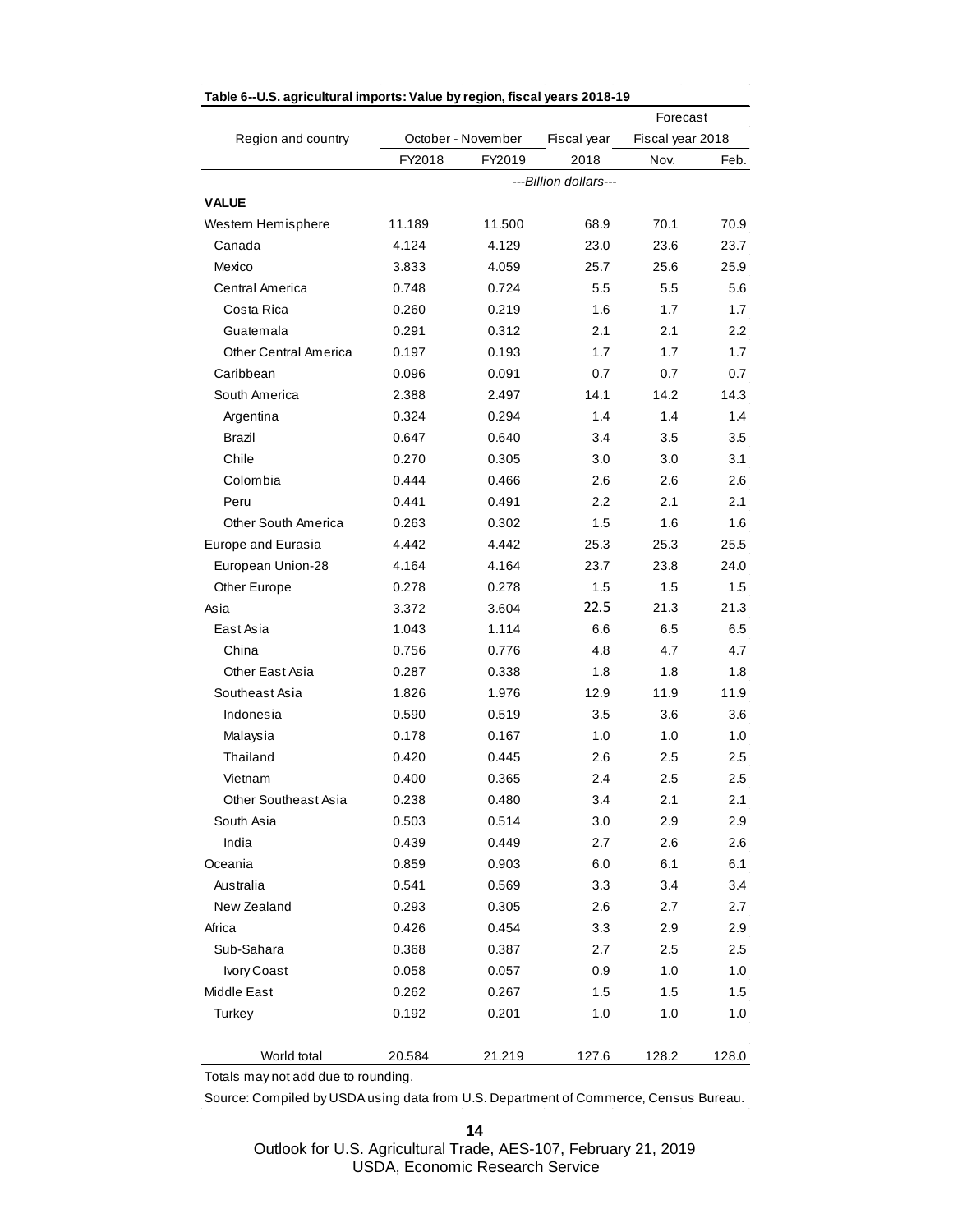### **Reliability Tables**

| Table 7--Reliability of quarterly U.S. export projections, by commodity and quarter |  |  |  |  |
|-------------------------------------------------------------------------------------|--|--|--|--|
|                                                                                     |  |  |  |  |

| Average absolute forecast errors<br>Forecast accuracy |          |                |                |              |                |                          |                               |                          |                          |                           |                 |
|-------------------------------------------------------|----------|----------------|----------------|--------------|----------------|--------------------------|-------------------------------|--------------------------|--------------------------|---------------------------|-----------------|
|                                                       |          |                | Fiscal 2018    |              |                |                          |                               | Fiscal 2018              |                          |                           | Forecast        |
| Commodity                                             | Aug      | Nov            | Feb            | May          | Aug            | Aug                      | Nov                           | Feb                      | May                      |                           | Auglaccuracy 1/ |
|                                                       |          |                |                |              |                |                          |                               | "X" if error $\leq 5\%$  |                          |                           |                 |
| <b>Export value</b>                                   | 9        | 6              | Percent<br>5   | 0            | 1              |                          |                               | X                        | Х                        | X                         | Percent<br>60   |
| Grains and feeds<br>Wheat                             | 27       | 25             | 17             | 15           | 13             | $\overline{\phantom{a}}$ |                               |                          |                          |                           | 0               |
| Rice                                                  | 1        | 15             | 15             | 14           | $\overline{4}$ | х                        |                               |                          |                          | X                         | 40              |
| Coarse grains                                         | 29       | 25             | 18             | 9            | 3              | $\overline{a}$           |                               |                          | $\overline{a}$           | Χ                         | 20              |
| Corn                                                  | 29       | 25             | 20             | 9            | 1              | $\overline{a}$           |                               | $\blacksquare$           | $\blacksquare$           | Χ                         | 20              |
| Feeds and fodders                                     | 10       | 4              | $\overline{4}$ | 3            | 3              | $\blacksquare$           | х                             | Х                        | х                        | X                         | 80              |
| Oilseeds and products                                 | 5        | 5              | 1              | 0            | $\mathbf 0$    | Χ                        | ÷,                            | X                        | X                        | X                         | 80              |
| Soybeans                                              | 11       | 12             | $\overline{2}$ | 1            | 1              | $\blacksquare$           |                               | X                        | Χ                        | Χ                         | 60              |
| Soybean meal                                          | 20       | 21             | 21             | 11           | 3              | $\blacksquare$           | $\overline{\phantom{a}}$      | $\overline{a}$           | $\overline{a}$           | X                         | 20              |
| Soybean oil                                           | 3        | 11             | 22             | 0            | $\mathbf{1}$   | X                        |                               | $\blacksquare$           | Х                        | Χ                         | 60              |
| Livestock, poultry, and dairy                         | 3        | 3              | 0              | 0            | $\mathbf 0$    | Χ                        | X                             | Х                        | Χ                        | Χ                         | 100             |
| Livestock products                                    | 4        | 3              | 1              | 1            | $\mathbf 0$    | X                        | X                             | X                        | X                        | X                         | 100             |
| Beef and veal                                         | 17       | 14             | 8              | 9            | $\overline{2}$ | $\overline{\phantom{a}}$ | $\overline{\phantom{a}}$      | $\blacksquare$           | $\blacksquare$           | X                         | 20              |
| Pork                                                  | 1        | 4              | 1              | 1            | 1              | Χ                        | X                             | Х                        | X                        | Χ                         | 100             |
| Beef and pork variety meats                           | 17       | 10             | 17             | 10           | 1              | L,                       | $\overline{\phantom{a}}$      | ä,                       |                          | X                         | 20              |
| Hides, skins, and furs                                | 27       | 27             | 27             | 14           | 3              | $\overline{a}$           | $\overline{\phantom{a}}$      | $\overline{\phantom{a}}$ |                          | Χ                         | 20              |
| Poultry and products                                  | 7        | 5              | 5              | 5            | $\mathbf 0$    | $\overline{a}$           | х                             | Х                        | $\overline{\phantom{a}}$ | X                         | 60              |
| <b>Broiler</b> meat                                   | 9        | 7              | 4              | 5            | $\mathbf 0$    | $\blacksquare$           | $\blacksquare$                | X                        | X                        | X                         | 60              |
| Dairy products                                        | 2        | 0              | 0              | 4            | 1              | Χ                        | Χ                             | X                        | Χ                        | X                         | 100             |
| Tobacco, unmanufactured                               | 9        | 9              | 9              | 9            | 9              | $\overline{a}$           | $\overline{a}$                | $\overline{\phantom{a}}$ |                          |                           | 0               |
| Cotton                                                | 32       | 27             | 18             | 6            | 4              | $\blacksquare$           | $\overline{\phantom{a}}$      | $\overline{\phantom{a}}$ | $\overline{a}$           | Х                         | 20              |
| Planting seeds                                        | 2        | $\overline{2}$ | $\overline{2}$ | 2            | $\overline{2}$ | Χ                        | X                             | X                        | Χ                        | X                         | 100             |
| Horticultural products                                | 0        | 0              | 0              | 0            | 1              | Χ                        | Χ                             | X                        | X                        | X                         | 100             |
| Fruits and vegetables, fresh                          | 4        | $\overline{4}$ | 4              | 4            | 0              | X                        | Χ                             | X                        | Χ                        | Χ                         | 100             |
| Fruits and veget., processed                          | 7        | $\overline{7}$ | 7              | 7            | $\overline{2}$ | $\overline{\phantom{a}}$ | ÷,                            | $\overline{\phantom{a}}$ |                          | X                         | 20              |
| Tree nuts                                             | 3        | 3              | 3              | 3            | $\overline{2}$ | X                        | Χ                             | X                        | X                        | Χ                         | 100             |
| Sugar and tropical products                           | 3        | 3              | 3              | 3            | 3              | X                        | X                             | Х                        | х                        | Χ                         | 100             |
| Major bulk products                                   | 4        | $\overline{2}$ | 5              | $\mathbf{1}$ | 1              | X                        | Χ                             | X                        | Χ                        | X                         | 100             |
| Total agricultural exports                            | 3        | $\overline{2}$ | 3              | 1            | 0              | X                        | X                             | X                        | X                        | X                         | 100             |
| Average error & accuracy                              | 10       | 10             | 8              | 5            | 2              | 48%                      | 45%                           | 59%                      | 59%                      | 93%                       | 61              |
|                                                       |          |                |                |              |                |                          |                               |                          |                          |                           |                 |
| <b>Export volume</b>                                  |          |                | 18             |              |                |                          |                               |                          |                          |                           |                 |
| Wheat                                                 | 20<br>27 | 26<br>24       |                | 13<br>14     | 13<br>4        |                          |                               |                          |                          |                           | 0               |
| Rice                                                  |          |                | 17             |              | $\overline{2}$ |                          |                               |                          | ٠                        | х<br>X                    | 20              |
| Coarse grains                                         | 24       | 22             | 15             | 8            |                | $\overline{\phantom{a}}$ |                               |                          |                          |                           | 20              |
| Corn                                                  | 26       | 24             | 19             | 10           | 2              |                          |                               | $\overline{\phantom{a}}$ | $\overline{a}$           | X                         | 20              |
| Feeds and fodders                                     | 1<br>7   | 3              | 3              | 1            | 1              | Х<br>÷.                  | Χ<br>٠                        | Х<br>X                   | х                        | Χ                         | 100             |
| Soybeans                                              |          | 8              | 1              | 1            | 0<br>5         |                          |                               |                          | Χ                        | Χ                         | 60              |
| Soybean meal                                          | 17       | 17             | 17             | 14           |                |                          |                               |                          |                          |                           | 20              |
| Soybean oil                                           | $10$     | 10<br>4        | 19             | $10$         | 1              | $\overline{\phantom{a}}$ | $\overline{\phantom{a}}$      | $\overline{\phantom{a}}$ | $\overline{\phantom{a}}$ | X                         | 20              |
| Beef and veal<br>Pork                                 | 8        |                | 4              | 3            | 1              | $\blacksquare$           | Χ                             | X<br>X                   | Χ                        | $\boldsymbol{\mathsf{X}}$ | 80              |
|                                                       | 0        | 1              | 1              | 2            | 0              | X                        | X                             |                          | X                        | X                         | 100             |
| Beef and pork variety meats                           | 23       | 23             | 23             | 9            | 1              | $\overline{\phantom{a}}$ | $\overline{\phantom{a}}$      | $\overline{\phantom{a}}$ | $\overline{\phantom{a}}$ | X                         | 20              |
| Broiler meat<br>Tobacco, unmanufactured               | 0<br>4   | 2<br>28        | 1<br>28        | 0            | 1<br>28        | X<br>X                   | X<br>$\blacksquare$           | X<br>$\blacksquare$      | X                        | X                         | 100<br>20       |
|                                                       |          | 12             |                | 28<br>4      | 4              | $\overline{\phantom{a}}$ |                               | $\overline{\phantom{a}}$ | $\blacksquare$           |                           | 40              |
| Cotton<br>Major bulk products                         | 15<br>5  | 3              | 12<br>4        | 2            | $\mathbf{1}$   | $\overline{\phantom{a}}$ | $\overline{\phantom{a}}$<br>X | X                        | X<br>X                   | X<br>X                    | 80              |
| Average error & accuracy                              | 13       | 14             | 12             | 8            | 4              | 27%                      | 33%                           | 40%                      | 47%                      | 87%                       | 47              |

1/ Percent of forecasts with errors less than or equal to 5 percent, as denoted by an X.

**15**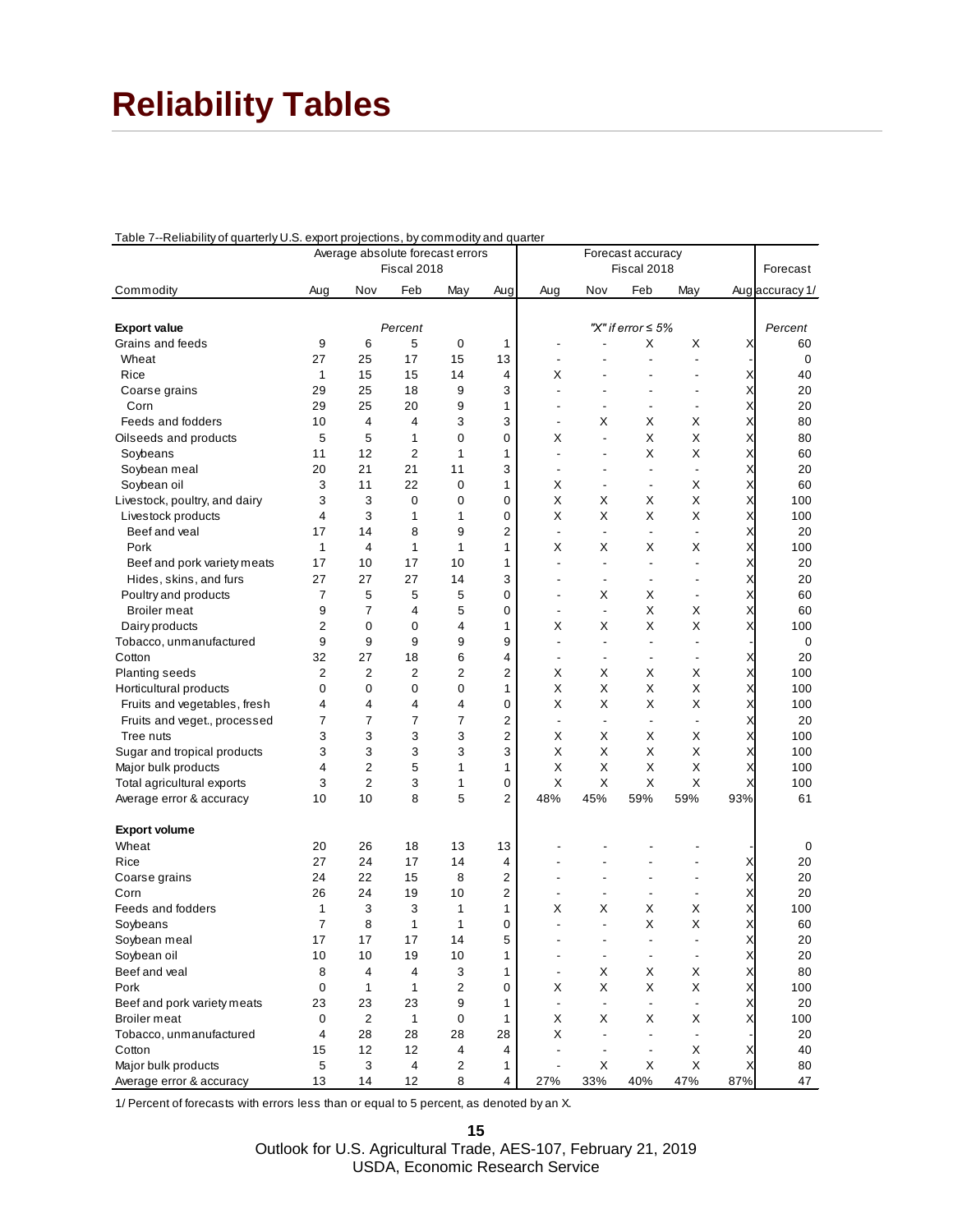| rapic o<br>⊤i\CiiaDility<br>or quarterly 0.0. export projections, by country and quarter |                |                | Average absolute forecast errors |                |                | Forecast accuracy        |                |                         |                          |     |                  |
|------------------------------------------------------------------------------------------|----------------|----------------|----------------------------------|----------------|----------------|--------------------------|----------------|-------------------------|--------------------------|-----|------------------|
|                                                                                          |                |                | Fiscal 2018                      |                |                | Fiscal 2018              |                |                         |                          |     | Forecast         |
| Country/region                                                                           | Aug            | Nov.           | Feb.                             | May            | Aug            | Aug.                     | Nov.           | Feb.                    | May                      |     | Aug. accuracy 1/ |
|                                                                                          |                |                |                                  |                |                |                          |                |                         |                          |     | Percent          |
| <b>Export value</b>                                                                      |                |                | Percent                          |                |                |                          |                | "X" if error $\leq 5\%$ |                          |     |                  |
| Asia                                                                                     | $\overline{2}$ | $\overline{c}$ | 2                                | 1              | 1              | X                        | X              | X                       | X                        | Χ   | 100              |
| East Asia                                                                                | 6              | 6              | 5                                | 7              | 3              | ä,                       |                | ÷,                      | L,                       | X   | 20               |
| Japan                                                                                    | 12             | 12             | 9                                | 6              | 5              |                          |                |                         |                          | X   | 20               |
| China                                                                                    | 39             | 39             | 32                               | 32             | 17             |                          |                | $\overline{a}$          | $\overline{a}$           |     | 0                |
| Hong Kong                                                                                | 10             | 10             | $\overline{2}$                   | $\overline{2}$ | $\overline{2}$ |                          |                | Χ                       | Χ                        | Χ   | 60               |
| Taiwan                                                                                   | 13             | 13             | 13                               | 13             | 8              |                          |                | L.                      | ÷.                       |     | $\mathbf 0$      |
| South Korea                                                                              | 16             | 16             | 16                               | 14             | 7              |                          |                |                         |                          |     | 0                |
| Southeast Asia                                                                           | 21             | 18             | 18                               | 14             | 5              |                          |                |                         |                          |     | $\mathbf 0$      |
| Indonesia                                                                                | 6              | 6              | 6                                | 6              | 0              |                          |                |                         | L.                       | X   | 20               |
| Philippines                                                                              | 12             | 12             | 12                               | 8              | 5              |                          |                |                         |                          | X   | 20               |
| Malaysia                                                                                 | 6              | 6              | 6                                | 6              | 4              |                          |                |                         | L,                       | X   | 20               |
| Thailand                                                                                 | 21             | 21             | 21                               | 12             | 2              |                          |                |                         |                          | X   | 20               |
| Vietnam                                                                                  | 38             | 28             | 28                               | 20             | 8              | ÷                        |                |                         | $\overline{a}$           |     | 0                |
| South Asia                                                                               | 27             | 27             | 27                               | 14             | 2              |                          |                |                         |                          | X   | 20               |
| India                                                                                    | 5              | 5              | 5                                | 8              | 8              | 1                        | X              | Χ                       | $\overline{a}$           |     | 60               |
| Western Hemisphere                                                                       | 0              | $\mathbf 0$    | 0                                | 0              | 1              | X                        | Χ              | Χ                       | X                        | X   | 100              |
| North America                                                                            | $\mathbf{1}$   | 3              | 3                                | 3              | 3              | X                        | X              | X                       | X                        | X   | 100              |
| Canada                                                                                   | 3              | 3              | 3                                | 3              | 3              | X                        | Χ              | Χ                       | X                        | X   | 100              |
| Mexico                                                                                   | 0              | $\overline{c}$ | 2                                | 3              | 3              | X                        | X              | X                       | X                        | X   | 100              |
| Caribbean                                                                                | 3              | 3              | 3                                | 3              | 3              | X                        | Χ              | Χ                       | X                        | X   | 100              |
| Dominican Republic                                                                       | 6              | 6              | 6                                | 6              | 6              | $\overline{a}$           |                | $\overline{a}$          | L,                       |     | 0                |
| Central America                                                                          | 6              | 6              | 6                                | 6              | 1              |                          |                |                         | L,                       | Х   | 20               |
| South America                                                                            | $\overline{7}$ | $\overline{7}$ | 11                               | 14             | 8              |                          |                |                         |                          |     | 0                |
| <b>Brazil</b>                                                                            | 71             | 71             | 19                               | 15             | 15             |                          |                |                         |                          |     | 0                |
| Colombia                                                                                 | 9              | 9              | 9                                | 9              | $\overline{2}$ |                          |                |                         | L,                       | X   | 20               |
| Peru                                                                                     | 17             | 17             | 17                               | 17             | $\overline{2}$ |                          |                |                         |                          | X   | 20               |
| Venezuela                                                                                | 14             | 14             | 14                               | 14             | 14             |                          |                |                         | $\blacksquare$           |     | 0                |
| Europe and Eurasia                                                                       | $\overline{7}$ | $\overline{7}$ | $\overline{7}$                   | 5              | $\overline{c}$ |                          |                |                         | Χ                        | X   | 40               |
| European Union-28                                                                        | $\overline{7}$ | $\overline{7}$ | $\overline{7}$                   | 6              | 3              |                          |                |                         |                          | X   | 20               |
| Other Europe                                                                             | 26             | 26             | 26                               | 26             | 8              |                          |                |                         | $\overline{a}$           |     | 0                |
| <b>FSU-12</b>                                                                            | 34             | 34             | 34                               | 12             | 10             |                          |                |                         | L.                       |     | 0                |
| Russia                                                                                   | 5              | 5              | 5                                | 5              | 5              |                          |                | J.                      | $\overline{\phantom{0}}$ |     | 0                |
| <b>Middle East</b>                                                                       | 8              | 8              | 8                                | 3              | 3              |                          |                | ÷,                      | X                        | X   | 40               |
| Turkey                                                                                   | 17             | 17             | 17                               | 1              | 1              | $\overline{\phantom{a}}$ | $\blacksquare$ | $\blacksquare$          | X                        | X   | 40               |
| Saudi Arabia                                                                             | 5              | 5              | 5                                | 5              | 5              | Χ                        | Χ              | Χ                       | Χ                        | X   | 100              |
| Africa                                                                                   | 17             | 17             | 17                               | 12             | 4              | $\overline{a}$           |                | ÷,                      | $\overline{a}$           | Χ   | 20               |
| North Africa                                                                             | 34             | 34             | 34                               | 23             | 2              |                          |                |                         |                          | Χ   | 20               |
| Egypt                                                                                    | 53             | 53             | 53                               | 35             | 0              |                          |                |                         |                          | Χ   | 20               |
| Sub-Saharan Africa                                                                       | 13             | 13             | 13                               | 13             | 6              |                          |                |                         |                          |     | 0                |
| Nigeria                                                                                  | 48             | 48             | 48                               | 48             | 18             |                          |                |                         |                          |     | 0                |
| Oceania                                                                                  | $\overline{7}$ | $\overline{7}$ | $\overline{7}$                   | $\overline{7}$ | 2              |                          |                |                         |                          | Х   | 20               |
| Average error and accuracy                                                               | 16             | 16             | 14                               | 11             | 5              | 20%                      | 20%            | 22%                     | 27%                      | 63% | 30               |

Table 8--Reliability of quarterly U.S. export projections, by country and quarter

1/ Percent of forecasts with errors less than or equal to 5 percent, as denoted by an X.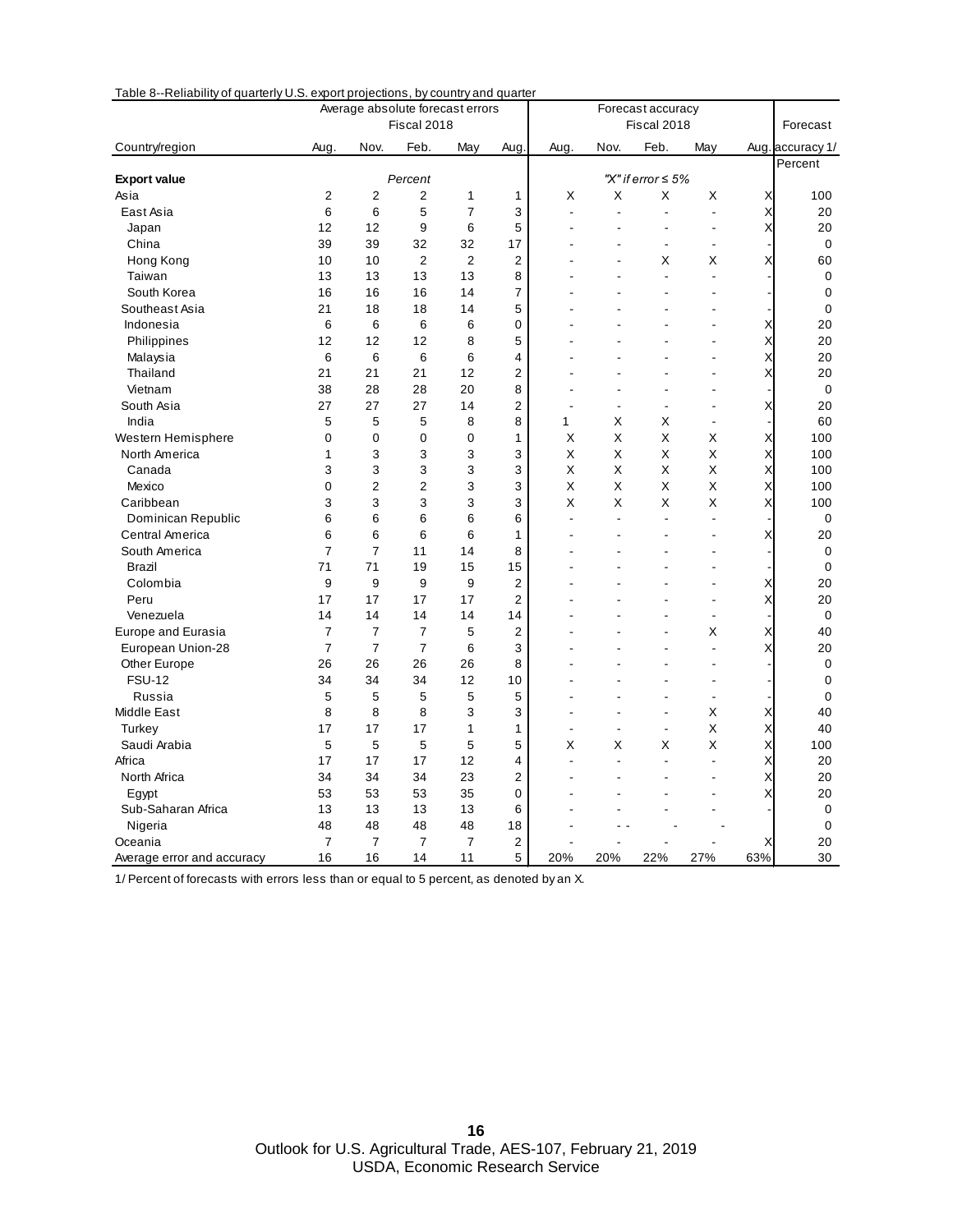| 100100                        | Trendomy or quarterly offer million projections, by commodity and quarter<br>Average absolute forecast errors |                |                |                | Forecast accuracy |                          |                |                          |                          |                           |                  |
|-------------------------------|---------------------------------------------------------------------------------------------------------------|----------------|----------------|----------------|-------------------|--------------------------|----------------|--------------------------|--------------------------|---------------------------|------------------|
|                               |                                                                                                               |                | Fiscal 2018    |                |                   |                          |                | Fiscal 2018              |                          |                           | Forecast         |
| Commodity                     | Aug.                                                                                                          | Nov.           | Feb.           | May            | Aug.              | Aug.                     | Nov.           | Feb.                     | May                      |                           | Aug. accuracy 1/ |
| Import value                  |                                                                                                               |                | Percent        |                |                   |                          |                | "X" if error $\leq 5\%$  |                          |                           | Percent          |
| Livestock, poultry, and dairy | 11                                                                                                            | 7              | 7              | 3              | 1                 |                          |                |                          | X                        | Х                         | 40               |
| Livestock and meats           | 14                                                                                                            | 8              | 8              | 4              | 2                 | $\overline{a}$           |                | $\overline{\phantom{a}}$ | X                        | X                         | 40               |
| Cattle and calves             | 20                                                                                                            | 5              | 1              | 1              | 5                 | $\overline{\phantom{a}}$ | Х              | X                        | X                        | X                         | 80               |
| Swine                         | 5                                                                                                             | 5              | 5              | 5              | 5                 | X                        | Х              | X                        | X                        | X                         | 100              |
| Beef and veal                 | 16                                                                                                            | 12             | 11             | 11             | 0                 |                          |                | $\blacksquare$           | $\overline{a}$           | Χ                         | 20               |
| Pork                          | 13                                                                                                            | 7              | 7              | 4              | 1                 |                          |                | $\overline{\phantom{a}}$ | X                        | X                         | 40               |
| Dairy products                | 6                                                                                                             | 6              | 6              | 3              | 0                 |                          |                | $\overline{\phantom{a}}$ | X                        | X                         | 40               |
| Cheese                        | 9                                                                                                             | $\overline{2}$ | $\overline{c}$ | 2              | 2                 |                          | X              | X                        | X                        | X                         | 80               |
| Grains and feed               | 13                                                                                                            | 12             | 10             | $\overline{7}$ | 3                 |                          |                | $\overline{\phantom{a}}$ |                          | X                         | 20               |
| Grain products                | 10                                                                                                            | 10             | 9              | 8              | $\overline{c}$    |                          |                |                          | $\blacksquare$           | X                         | 20               |
| Oilseeds and products         | 9                                                                                                             | 9              | $\overline{7}$ | 3              | 0                 |                          |                | $\overline{\phantom{a}}$ | Х                        | X                         | 40               |
| Vegetable oils                | 5                                                                                                             | 5              | 3              | $\overline{c}$ | $\overline{2}$    | Х                        | х              | х                        | X                        | X                         | 100              |
| Horticulture products         | 12                                                                                                            | 12             | 11             | 8              | 5                 | ä,                       |                | $\blacksquare$           |                          | Χ                         | 20               |
| Fruits, fresh                 | 7                                                                                                             | 5              | 6              | 3              | 1                 |                          |                |                          | X                        | X                         | 40               |
| Fruits, preserved             | 9                                                                                                             | 9              | 9              | $\overline{7}$ | 3                 |                          |                | ÷,                       |                          | X                         | 20               |
| Fruit juices                  | 17                                                                                                            | 17             | 12             | 8              | 3                 |                          |                | L,                       | $\overline{a}$           | X                         | 20               |
| Nuts and preparations         | $\overline{7}$                                                                                                | 4              | 4              | 4              | 1                 |                          | Х              | X                        | X                        | X                         | 80               |
| Vegetables, fresh             | 7                                                                                                             | 8              | 6              | 4              | 2                 |                          |                | $\blacksquare$           | X                        | X                         | 40               |
| Vegetables, processed         | 5                                                                                                             | 5              | 5              | 3              | $\mathbf{1}$      |                          |                | ä,                       | X                        | X                         | 40               |
| Wine                          | $\overline{7}$                                                                                                | $\overline{7}$ | $\overline{7}$ | 4              | 1                 |                          |                | ÷,                       | X                        | X                         | 40               |
| Malt beer                     | 8                                                                                                             | 8              | $\overline{7}$ | 5              | 1                 |                          |                | ÷,                       | X                        | X                         | 40               |
| Essential oils                | 17                                                                                                            | 17             | 15             | 10             | 5                 |                          |                | ٠                        | $\overline{\phantom{a}}$ |                           | 0                |
| Cut flowers and nursery stock | 6                                                                                                             | 6              | 6              | 1              | 1                 | ä,                       |                | ÷.                       | X                        | Χ                         | 40               |
| Sugar and tropical products   | 1                                                                                                             | 1              | 2              | $\overline{2}$ | 0                 | х                        | х              | х                        | Χ                        | X                         | 100              |
| Sweeteners and products       | 1                                                                                                             | 1              | $\mathbf{1}$   | 1              | 1                 | X                        | X              | X                        | X                        | X                         | 100              |
| Confections                   | 10                                                                                                            | 10             | 10             | 5              | 5                 |                          |                | ä,                       |                          |                           | 0                |
| Cocoa and products            | 16                                                                                                            | 14             | 10             | 5              | 1                 | $\overline{a}$           |                |                          |                          | Χ                         | 20               |
| Coffee beans and products     | 3                                                                                                             | 5              | $\overline{7}$ | $\overline{7}$ | 5                 | х                        |                | ÷,                       |                          |                           | 20               |
| Natural rubber                | 1                                                                                                             | 1              | 14             | 14             | 7                 | X                        | X              |                          |                          |                           | 40               |
| Other imports                 | 3                                                                                                             | 3              | 3              | 3              | 3                 | Χ                        | X              | Х                        | Χ                        | Χ                         | 100              |
| Total agricultural imports    | 9                                                                                                             | 8              | 7              | 5              | 2                 | $\overline{a}$           |                | L,                       | X                        | Χ                         | 40               |
| Average error and accuracy    | 9                                                                                                             | $\overline{7}$ | $\overline{7}$ | 5              | 2                 | 23%                      | 29%            | 26%                      | 65%                      | 87%                       | 46               |
| Import volume                 |                                                                                                               |                |                |                |                   |                          |                |                          |                          |                           |                  |
| Wine (HL)                     | $\overline{2}$                                                                                                | 2              | 2              | 2              | 2                 | х                        | х              | Х                        | х                        | X                         | 100              |
| Malt beer (HL)                | $\overline{7}$                                                                                                | $\overline{7}$ | 4              | $\overline{4}$ | 4                 |                          | $\overline{a}$ | X                        | Χ                        | Χ                         | 60               |
| Fruit juices (HL)             | 13                                                                                                            | 13             | 9              | 5              | 2                 |                          |                | $\blacksquare$           |                          | X                         | 20               |
| Cattle and calves             | 15                                                                                                            | 1              | 1              | 1              | 1                 |                          | Χ              | Χ                        | Χ                        |                           | 80               |
| Swine                         | 10                                                                                                            | 4              | 4              | 4              | 1                 |                          | Χ              | X                        | X                        | X                         | 80               |
| Beef and veal                 | 12                                                                                                            | $\overline{2}$ | 2              | $\overline{c}$ | 2                 | ä,                       | X              | X                        | X                        | $\times$                  | 80               |
| Pork                          | 16                                                                                                            | 5              | 5              | 5              | 5                 | $\blacksquare$           | Χ              | X                        | X                        | $\boldsymbol{\mathsf{X}}$ | 80               |
| Fruits--fresh                 | $\overline{c}$                                                                                                | 1              | 2              | 1              | 1                 | X                        | Χ              | X                        | X                        | X                         | 100              |
| Fruits--processed             | 1                                                                                                             | 1              | 1              | 1              | 4                 | X                        | Χ              | X                        | X                        | X                         | 100              |
| Vegetables--fresh             | 6                                                                                                             | 7              | 5              | $\overline{c}$ | 1                 |                          |                | Χ                        | X                        | X                         | 60               |
| Vegetables--processed         | 5                                                                                                             | 5              | 5              | 5              | 3                 |                          |                |                          |                          | Χ                         | 20               |
| Vegetable oils                | $\overline{2}$                                                                                                | $\overline{2}$ | 10             | 12             | 10                | Χ                        | Х              | $\overline{\phantom{a}}$ | $\overline{\phantom{a}}$ |                           | 40               |
| Cocoa and products            | 12                                                                                                            | 12             | 5              | 3              | 10                | $\blacksquare$           |                | X                        | X                        |                           | 40               |
| Coffee beans and products     | $\pmb{0}$                                                                                                     | 0              | 0              | $\pmb{0}$      | 0                 | X                        | X              | $\mathsf X$              | X                        | Х                         | 100              |
| Average error and accuracy    | $\overline{7}$                                                                                                | 5              | 4              | 3              | 3                 | 36%                      | 64%            | 79%                      | 79%                      | 86%                       | 69               |

Table 9--Reliability of quarterly U.S. import projections, by commodity and quarter

1/ Percent of forecasts with errors less than or equal to 5 percent, as denoted by an X.